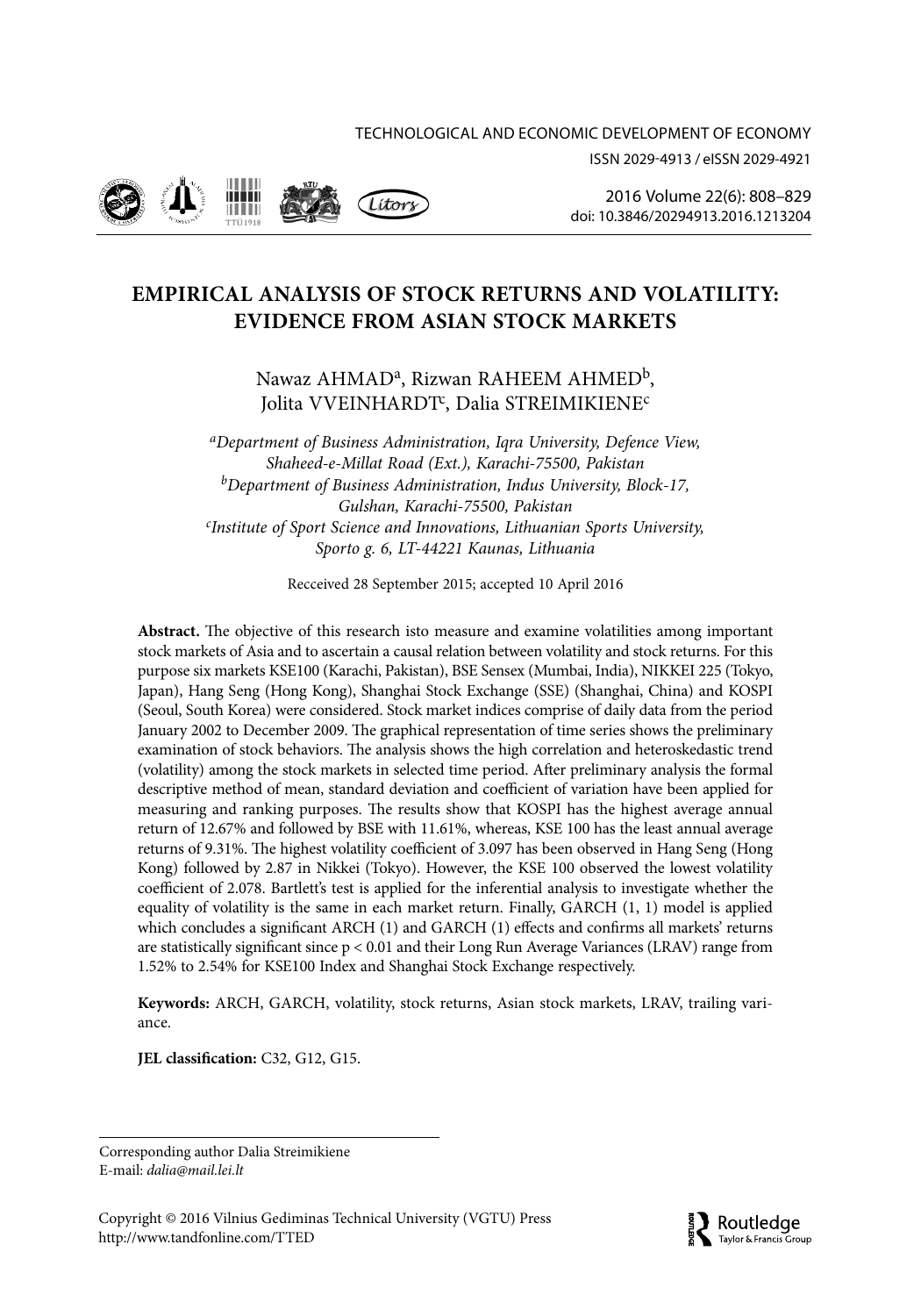#### **Introduction**

For developed stock markets, there is a long queue of empirical tests of return and volatility behavior. As far as developing and emerging markets are concerned, focus has begun for the last two to three decades as the concept of globalization has emerged, which brought integration in the world economies and specifically speaking in financial markets. Such globalization and integration in financial markets brought more investment opportunities for investors across the globe. Now one may enjoy even more diversified investment portfolio. Yet, rigorous empirical studies are required to examine risk, returns, volatility, efficiency, and other characteristics for the emerging stock markets so that investors and policy makers get benefitted. Singhania and Anchalia (2013), investigated the increase in trade volume between Asia and rest of the World, and concluded Asian markets have acquired prime locus within the World financial markets. Hence, it is important to carry out further researches in order to understand the definite behavior of Asian markets. The more so as the markets of this range react differently to changes, they are not equally integrated, what is highlighted by crises (Singhania, Anchalia 2013; Rajwani, Mukherjee 2013; Seth, Sharma 2015).

The financial market faces fluctuations by sort of any news, which contains different events, which may have any impact on stock market such as economic, business, or political events, which may cause a broad variation in stocks. However, it is considered as a normal behavior on the global stock market. An investor keeps on observing these events prior making any investment decisions. Occasionally market shows unpredictable movements, which are not according to the information given to the markets, thus, create Chaos in a market and irrational exuberance takes over financial fairness.

The rapid and regular changes in political and economic dimensions gained a particular attention to study the development and distributions of stock returns in emerging stock markets. These changes are happening in a great extent and direction in these countries, which are not normally taking place in developed markets. Schwert (1990) concluded that advancement in information and communication technology provided ease to get relevant information and also offered liquidity to investors in equity markets around the globe. This phenomenon has led two significant revolutions. First, investors have an access of rapid information; therefore, they gain better returns. Second, this relevant information is now disseminated even more quickly, thus, returns in stock prices are also secured. Hence, volatility could be a representative of a stock market with greater liquidity. Otherwise, if equity markets observe higher volatility, investors become more uncertain which may negatively affect stock market activities.

For instance regarding volatility behavior, Lee and Ki (1991), Claessens *et al.* (1995, 1998), Bekaert (1995), Bekaert and Harvey (1995, 1997), Choudhry (1996), Kim and Singal (2000), and Fama (1965) have found that the empirical data for stock market (stock prices or stock returns) exhibit leptokurtic trend and fat tails compared with normal distribution. Equity markets perform an efficient tool for distribution of wealth to its highest value operators. These stock markets also provide help to enhance investments and savings that are imperative for economic growth.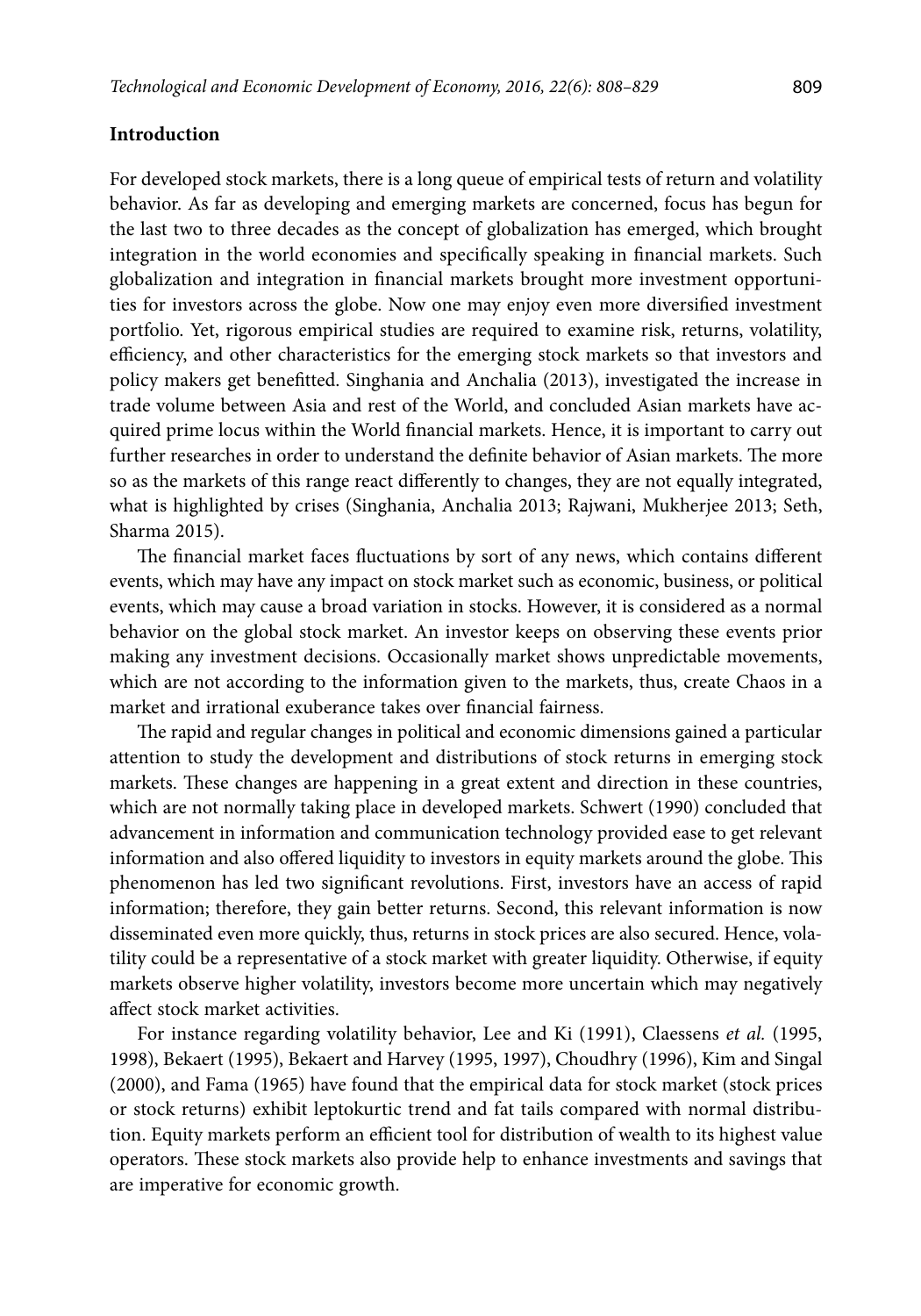However, Reisman (1999) concluded that stock prices are directly impacted by increase in money supply given that such increase in money supply channelized to stock market only and not invested anywhere else in the economy. If such increase in money supply channelized across the economy and causes increase in the general price level, the impact on the stock market is other way around. This is because the effect of inflation, which actively reduces capital formation. Today, investment in stock market has become more risk-taking because of its speculator behavior.

According to Wagner (2007) when stock markets demonstrate higher volatility, it creates panic to investors, then value of overall stocks' portfolios sadistically decline. This is evident that stock markets observe an economic cycle, which has boom, followed by recession and crashes and then markets reorganize and start gaining investors' confidence and become the part of revival phase followed by boom. Several research studies have been conducted in recent years, which examined the Asian stock markets behavior. Chen (2015), who analyzed the Chinese market, and concluded a positive and statistically significant risk return in SSE stocks, whereas, he further revealed that conditional mean of equity return is inversely related to the conditional variance in SSE stocks. The evaluation of the impact of the financial crisis revealed that there was a positive impact on volatility of stock returns in case of Japanese, Chinese and Indian stock markets, however, in case of Hong Kong equity market, it had no impact on the volatility (Singhania, Anchalia 2013). According to Inoguchi (2014) some studies have argued that the 2007–2009 global financial crisis affected domestic banks less in East Asia, even though the supporting evidence is rather limited. It was also found that the developed and developing markets, to which Pakistan is assigned, react to external news differently. For example the emerging markets of Asia have countered stronger in responses and extend of the reaction to the US news as compared to the Asian developed markets (Nguyen, Ngo 2014). However, most of the studies focus relatively on a small period of time.

*Objective of the research.* The aim of this research study is to follow a well-known theoretical framework of risk and returns association in six Asian stock markets followed by the presence of ARCH and GARCH effects. Moreover, whether these markets follow mean reversion or not, if so, slow or fast because it helps in forecasting future volatility and returns.

*Research statement.* This research is performed to study and measure the impact of volatility in six major emerging stock markets of Asia and also to rank these volatilities, and finally to ascertain an association through stochastic framework of analysis between equity returns and volatility.

## **1. Literature Review**

According to Investopedia.com, volatility is defined as, the measure of spread about the mean return of stock. Standard deviation – the descriptive statistics tool is normally used for volatility computation. It permits an investor to evaluate how firmly equity return is grouped around an average return. A small standard deviation would refer to lower volatility that is the price is firmly huddled together. On the contrary, a large standard deviation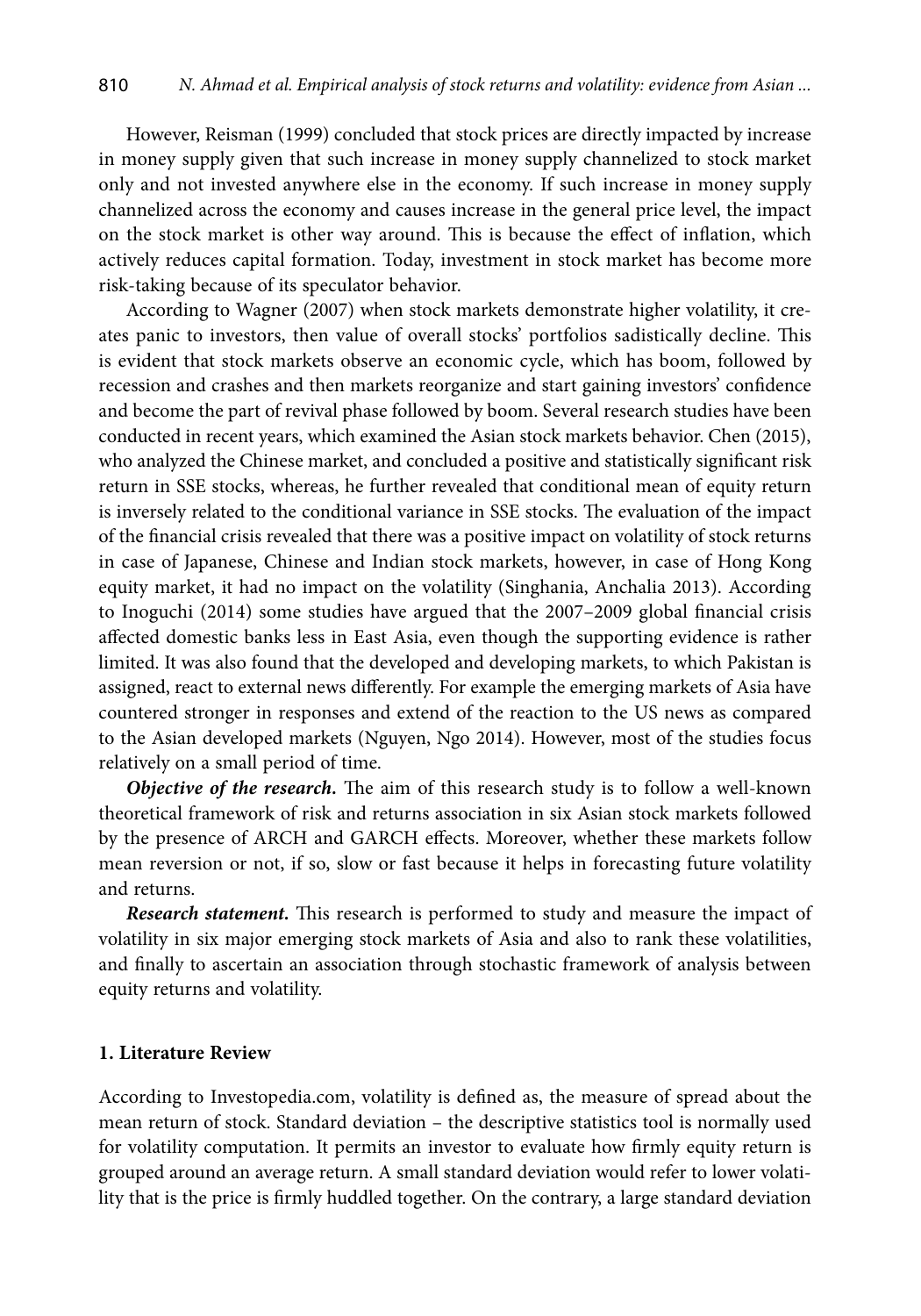(SD) refers to higher volatility that is the price is spread apart. In case of stock prices, larger standard deviation implies to the larger spread of stock returns and the investment in that securities become more risky. According to the modern stock portfolio theory, volatility creates risk, which is connected to the degree of spread of stock return around the mean. If the dispersion is higher from the mean, the risk is more in investment.

Empirical researches have been showing a great interest regarding forces that cause fluctuations in stock markets and stock returns, according to Investopedia, volatility is described as "it is the amount of insecurity or risk around the extend of variations in a stock's value. A high volatility implies that a security's value can potentially be spread out over a larger range of values. Thus, the price of the security could swing considerably over a short time period in either direction. Alternatively, a lower volatility would lead to fewer fluctuations in a security's value over a period of time". A study conducted by Schwert (1989) suggested that it is very difficult to identify the sources, which contribute to volatility, and this estimator built on the estimation methods. Davidian and Carroll (1987) have suggested it and also incorporated the similar characteristics of autoregressive conditional heteroskedasticity (ARCH) estimator of Engle (1982). Though, volatility modeling and forecasting have confirmed to be greatly beneficial in finance, the reason behind Engle's (1982) original ARCH model was to deliver a tool for estimating the dynamics of inflation insecurity. Okičić (2015) investigated the behavior of stock returns of Central and Eastern Europe (CEE) stock markets with emphasis on the association between conditional volatility and stock returns. Findings of the study provide confirmatory evidence that ARIMA and GARCH processes provide parsimonious approximations of mean and volatility dynamics in the case of CEE stock markets. There is overwhelming confirmation corroborating the presence of a leverage effect, it means that the amount of negative shocks escalate volatility more as compared to the positive shocks do. Raza *et al.* (2015) have applied a number of GARCH family models for the valuation and foreseeing the volatility of KSE100 Index stock returns. Eleven years daily closing prices starting from 3rd of June 2002 to 31st of May 2013, total number of 2724 observations of KSE100 index have been selected and analyzed. To model the conditional mean equation for KSE100 index stock returns, they have used ARMA specifications. They have attempted to locate the best-fitted GARCH model. For estimation and forecast of volatility they have used symmetric and asymmetric GARCH family models like GARCH, EGARCH, APARCH, and GJR-GARCH models. They have analyzed that the best-fitted volatility model is GARCH (1,1) with student's t-distribution and best prediction volatility model is GARCH (1,1) with GED, similarly second best volatility forecasting model is EGARCH (1,1) with GED. Balli *et al.* (2015) have examined the spillover effects of stock returns and volatility from developed markets to emerging and frontier markets. Thus, they took Europe, Japan, and US as developed markets, while 20 emerging and frontier markets from Asia, Middle East and North Africa (MENA) regions have been selected. For this purpose they have selected the stock markets of Saudi Arabia, Pakistan, India, South Korea, Jordan, Vietnam, Egypt, Bangladesh, Malaysia, Indonesia, Morocco, Philippines, United Arab Emirates, Oman, Singapore, Kuwait, Bahrain, Tunisia, Qatar, and Thailand. They have confirmed the spillover effects of stock returns and volatility from developed markets to emerging and frontier markets. They have also studied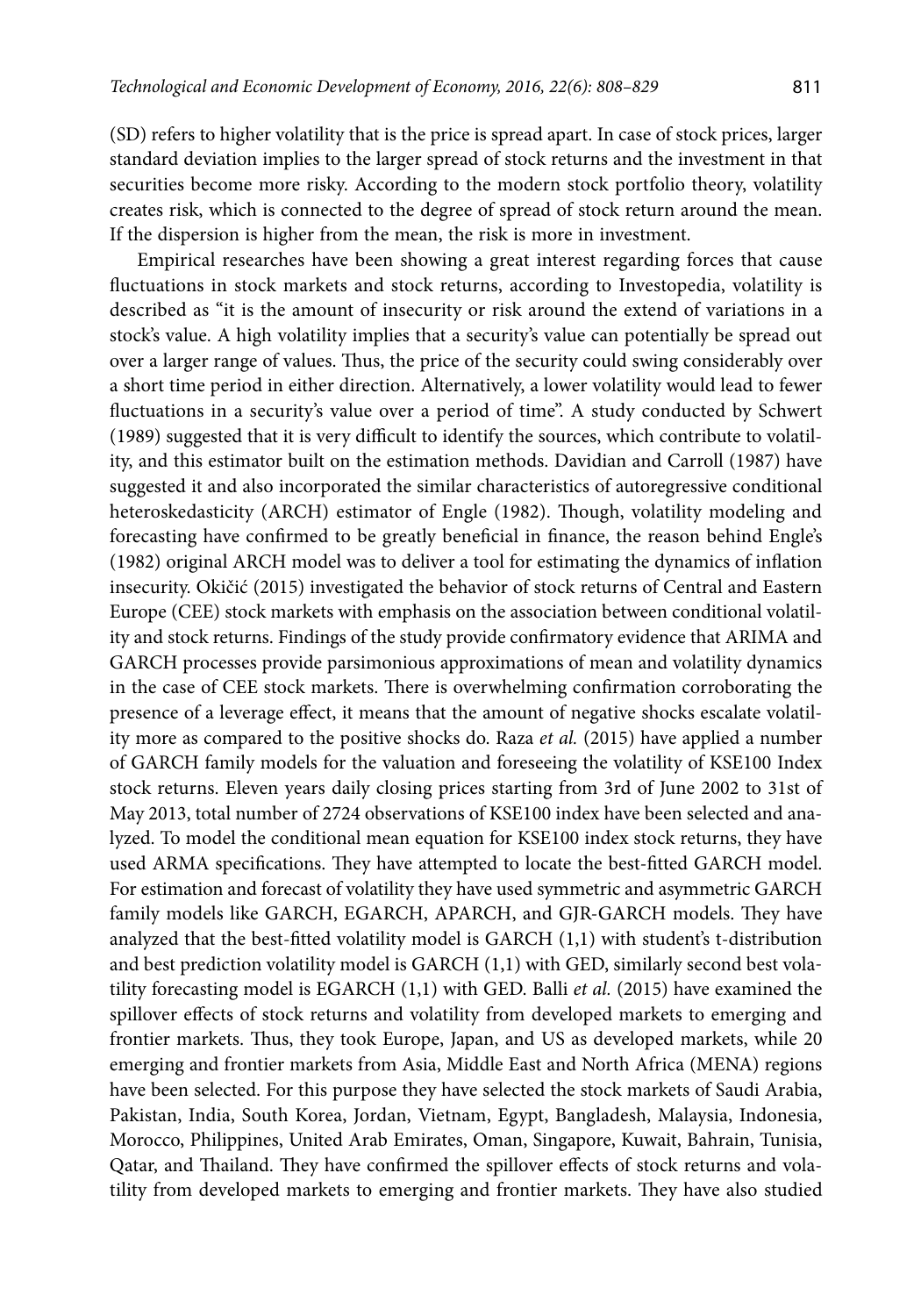the aggregate effects of overall returns and volatilities spread and spillovers of developed markets. For the study of this aggregate spillover and volatility they incorporated univariate AR-GARCH models. The results show that US markets have dominance over other developed markets, results of variance ratios confirm this dominance of US stock markets across all other emerging and frontier markets also, however, the extend of variation is different among these markets. They further concluded some other factors, such as: portfolio investment, volume of investment and distance are also contributing factors in order to explain these spillover effects.

Several recent researches also studied the subject and application of volatility modeling and forecasting in stock returns. Rich and Tracy (2004) examined the relationship between inflation uncertainty and different factors of labour market; and, this was also linked to Engle's (1982) previous research study. Though, Harvey *et al.* (1994) explored and argued that because of multivariate variations of GARCH family models, they are not suitable to employ for estimation and explanation. These models have large number of parameters and needs to enforce limitations, and suggested model volatility as undetected element. On the other hand, GARCH family models are quite widely used till now (e.g., Galbraith *et al.*  2015; Bentes 2015; Johnk, Soydemir 2015; Andreou, Werker 2015; etc.). Salinger's study (1992) discusses the appropriate methodology for calculating the impact of events on the value of the shares of the company. This study concludes that if there are dividends during an event, cumulative abnormal returns do not measure the impact of events on the value of the company. Thus, the study recommends considering pre event parameters in order to compute returns irrespective of any alteration in the parameters because of the event and goodness of fit of estimates will improve, if other than return factors are controlled. Wealth effect of mergers and acquisitions, and the price impact of decisions on the financing of the company, these are important examples. This results that abnormal returns are positive, and enormous against the abnormal returns, which are close to zero for acquirer.

According to Jarrell and Poulsen (1989) there were 663 takeovers have been taken place from 1960 to 1985 in which shareholders had received more than 20 percent returns from stocks, while acquirer of these companies got an anomalous yield close to zero. Another study conducted by Jensen and Ruback (1983) also studied the mergers and acquisition development. Meghir and Pistaferri (2004) examined and concluded the robust evidence of time-based variance dynamics having measured nine conditional variances of income shocks at micro level. Ramirez and Fadiga (2003) examined that the US wheat, soybean, and sorghum prices observe asymmetric patterns of volatility. Granger *et al.* (1989) suggested methods for involving time-varying volatility into interval forecast, whereas, Christoffersen and Diebold (2006) suggested methodology for financial applications probability forecasting. In conventional observed literature of finance that is very much consistent with this research study, attempted to measure volatilities for diverse time periods and tried to discover evident associations with distinctive variables. For instance, Officer (1973) attempted to measure annual volatilities based on monthly returns on a stock index, on the other hand French *et al.* (1987), and Merton (1980) tried to calculate monthly volatilities based on daily returns on stock index. Schwert (1998), established daily stock market volatilities considering 15-minute returns. Whereas, considering time frame, Taylor and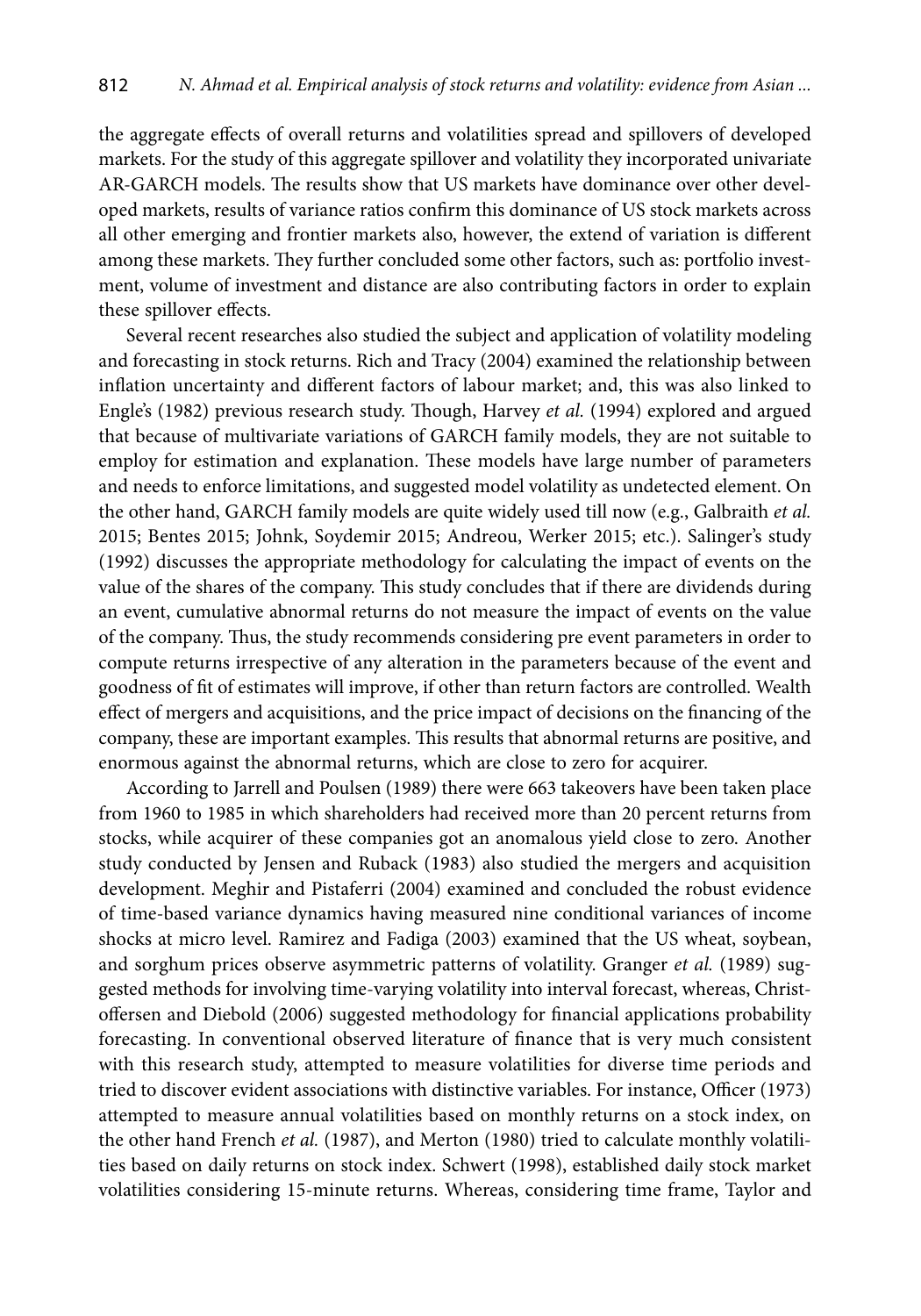Xu (1997) and Andersen *et al.* (2001) incorporated 5-minute returns in order to measure daily exchange rate volatilities. Yu (2002) considered nine different models that substitute each other in order to predict stock prices' volatility and judged the relative performance of such models. He used the data, which covers topmost 40 stocks of NZSE40, allocated weights through market capitalization. The sample time frame is from 1st January 1980 to 31st December 1998, which has 4741 observations of daily returns.

These models consist of both simple models like smoothening and random walk models and complex models like ARCH and SV models. In order to evaluate forecasting accuracy, four measures are used and main results are:

- (i) The stochastic model, with reference to performance, proves the best among the models;
- (ii) Performance of ARCH type models depends on its lag order. Among numerous ARCH types, the model GARCH (3,2) is the most appropriate model and also sensitive to the selection of valuation method;
- (iii) On the contrary, regression and exponentially weighted moving average models is not good performer as per any assessment measure.

Engle and Lee (1999), studied the twelve largest stock markets of the World and explored the association between markets volatility and equity returns from the time period of January 1980 to December 2001. The findings of the research were consistent with the previous researches in which anticipated association between stock return and volatility are sensitive. The results have been measured through parametric exponential GARCH-M, and found ten markets are positive in relation of returns and volatility but statistically not much significant. But at the same time by using flexible semi-parametric order of conditional variance, they estimated a negative relationship between stock returns and volatilities in most of the stock markets.

Batra (2003) investigated the variation in time for Indian stock markets' volatilities. He has taken a time period from 1979 to 2003 and incorporated asymmetric GARCH model with structural changes. He concluded the unexpected shifts in the equity volatility and also identified the reasons for these abrupt shifts in volatility. He studied the different stock surges in Indian stock markets in order to study the bearish and bullish trends and concluded a bigger volatility in given time period. Shin (2005) attempted to investigate the association between risk and return for several numbers of emerging markets. This study contributes a significant association between volatility and returns in emerging capital markets by following non-parametric conditional variance modeling. In this regard, GARCH, parametric as well as semi parametric model are used for estimation and inferences in the said study. The data is obtained from IFC – International Finance Corporation, one of the emerging market databases for 14 emerging stock markets that are relatively well established. Geographically speaking, there are a couple of European emerging markets i.e. Greece and Turkey. Six markets belong to Latin America, and these are: Venezuela, Mexico, Argentina, Colombia, Chile, and Brazil. Whereas, six markets belong to Asia, namely: Malaysia, Korea, Thailand, Taiwan, India, and Philippines. The sample tenure is from January 1989 to May 2003. This study investigates the impacts of 1987 stock market crash (also referred as black Monday) on the global emerging markets following GARCH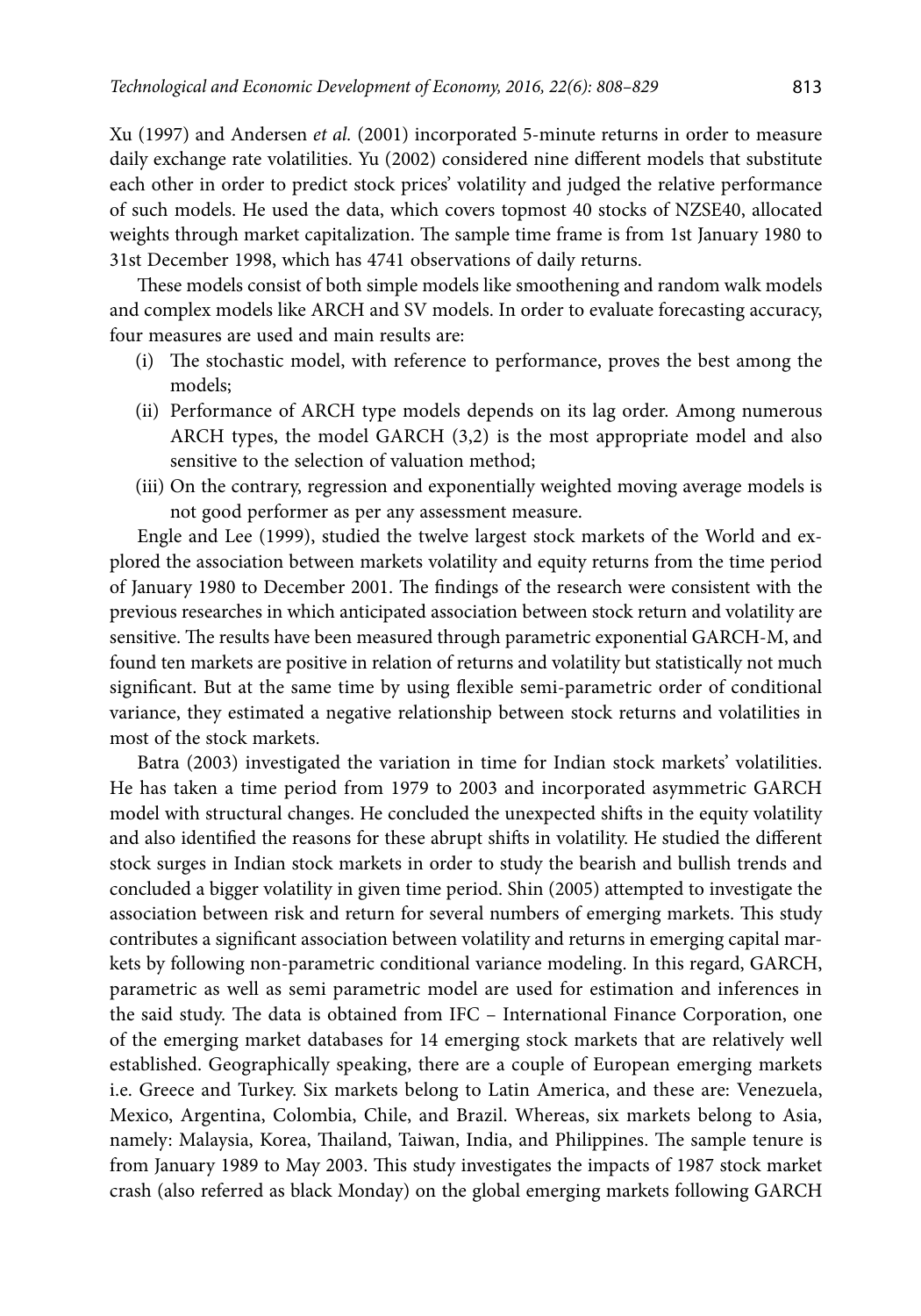model as Choudhry (1996) followed who studied the impact of 1987 stock market crash using monthly data from Jan 1976 to August 1994.

Chaboud *et al.* (2008) investigated the relationship of foreign exchange and US security returns without soiling of their combined volatilities with microstructure innovations. They found one could sample foreign exchange returns as in one sample as often as once every 15–20 seconds without soiling volatility approximations. Whereas, US treasury bonds may be sampled as often as 2–3 minutes on days in absence of US macroeconomic declaration; and as often as every 40 second on the days of announcement. By using simple Kernel evaluator, they experienced increase in frequencies' up to once every 2–5 seconds for foreign exchange returns and once every 30–40 seconds for US Treasury bond returns. It is important to note that these sampling frequencies are higher in many folds as compared to the recommended in literature on recognized volatility in stock markets. In this research the higher sampling frequencies for foreign exchange and US T-bonds yield reflected the greater depth and liquidity of these developed equity markets. Amaert and Hyfte (2005) discussed the issue of long horizon mean reversion. They considered Brussels Stock Exchange indices for the period of 1832–1914. They used historicalequity returns and diverse portfolios volume in order to analyze the mean reversion behavior in equity returns. Their findings show that there is down to earth or almost negligible mean reverting phenomenon presented in equity returns. According to Shiller (1981), Shiller and Perron (1985), Summers (1986), if equity returns display gradually mean reverting pattern, former "weak form" checks, related with historical stock return orders, dearth of statistical influence in rejecting the null hypothesis of market efficiency in comparison of alternative hypothesis. Summers (1986), Shiller and Perron (1985) have proposed "fads" model because of this model prices can deviate significantly from normal anticipations to fundamental values. These estimation errors may significantly affect projected equity prices, but this is for short-term and not rises for indefinite time period. The equity prices reverted back after certain time period because of market correction, and this is known as first order autoregressive price process as discussed by Summers (1986) and Shiller and Perron (1985).

## *Hypotheses***:**

- $H_1$ : Markets' volatility and returns are positively associated;
- $H_2$ : All market returns have equal Volatility;
- $H_3$ : Market returns have ARCH effects;
- $H_4$ : Market returns have GARCH effects;
- $H_5$ : Market returns observe Mean Reversion.

## **2. Methodology**

We have selected major emerging stock markets of Asia to test volatility among them, we have taken KSE100 Index (Karachi, Pakistan), BSE Sensex Index (Mumbai, India), NIKKEI 225 Index (Tokyo-Japan), HANG SENG Index (Hong Kong), SHANGHAI Stock Exchange (Shanghai, China), and KOSPI Index (Seoul, South Korea). The secondary data has been extracted from the website of Yahoo Finance and KSE100 index for stock prices, for this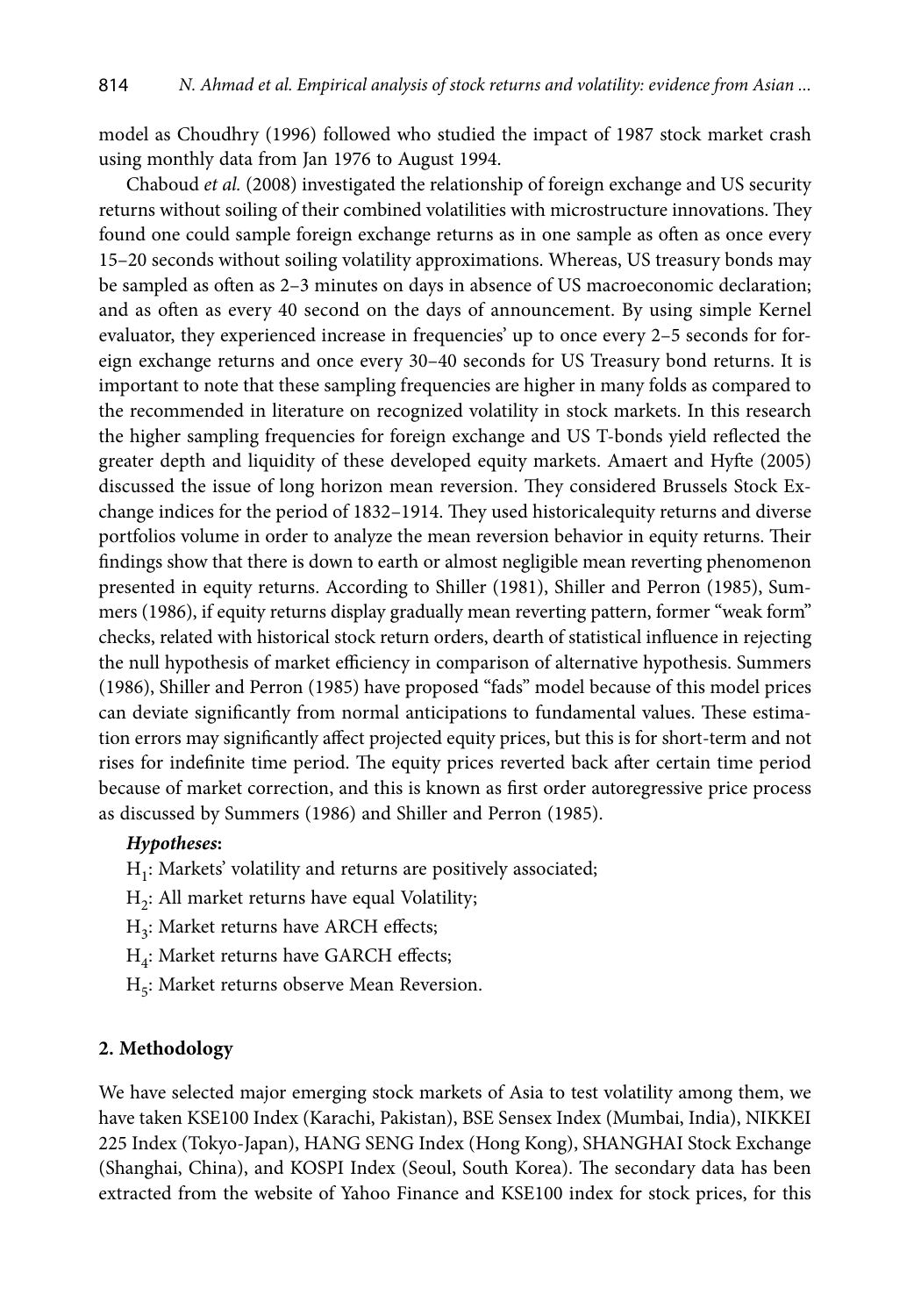purpose daily data has been taken from January 2002 to December 2009. For findings and data results, specialized packages Eviews and SPSS have been used for computations and to perform this study.

*Models.* The graphical representation of time series shows the preliminary examination of stock behaviors and the trend of each of the stock markets. Log returns for each of the stock markets are to be modeled, followed by correlations  $(r)$ , standard deviations  $(\sigma)$  and coefficient of variations (CV). Correlation is used for interdependence between two stock market's returns. After preliminary analysis the formal descriptive method of mean, standard deviation and coefficient of variation have been applied for measuring and ranking purposes. It is also important to note that standard deviation is used for calculating the spread around the mean for every stock market data in a taken time period. This spread is particularly known as volatility and CV as a relative measure of volatility. Bartlett's tool was also the component of descriptive analysis and used for further validation – an inferential analysis used to test the null hypothesis for the equality of all 33 data sets variances in comparison of alternative hypothesis, which states that at least one pair of variance is not equal to the rest of pairs. Furthermore, General Autoregressive Conditional Heteroskedasticity i.e. GARCH (1, 1) Model is applied which is an econometric model used to compute volatility.

*Descriptive***.** Stock returns for all six stock markets are computed by taking the natural log. The mathematical equation for log returns can be expressed as follows:

$$
R_t = \ln(I_t / I_{t-1}),
$$

where:  $R_t$  = Stock returns at time "t";  $I_t$  = Stock market index at time "t";  $I_{t-1}$  = Stock market index at 1st lag of time*"t".*

For descriptive analysis of stock returns, Karl Pearson correlation analysis is carried out to compute interdependence among all pairs of stock returns:

$$
r = \frac{n \sum_{i=j=1}^{n} x_i y_j - \sum_{i=1}^{n} x_i \sum_{j=1}^{n} y_j}{\sqrt{n \sum_{i=1}^{n} x_i^2 - \left(\sum_{i=1}^{n} x_i\right)^2} \cdot \frac{1}{\sqrt{n \sum_{j=1}^{n} y_i^2 - \left(\sum_{j=1}^{n} y_j\right)^2}}},
$$

where:  $r =$  Correlation coefficient;  $x, y =$  Two stock returns;  $n =$  No. of observations.

Standard Deviation is used as descriptive statistics' tool to modal volatility, i.e. average spread about the mean stock returns for the data tenure:

$$
s = \sqrt{\frac{\sum_{i=1}^{n} (x_i - \overline{x})^2}{n-1}},
$$

where: *s* = Sample standard deviation; *n* = No. of observations;  $x_i$  = I<sup>th</sup> observation;  $\bar{x}$  = Sample average*.*

Standard deviation is used for calculating the spread around the mean for every stock market data in a stated time period. This spread is particularly known as volatility and CV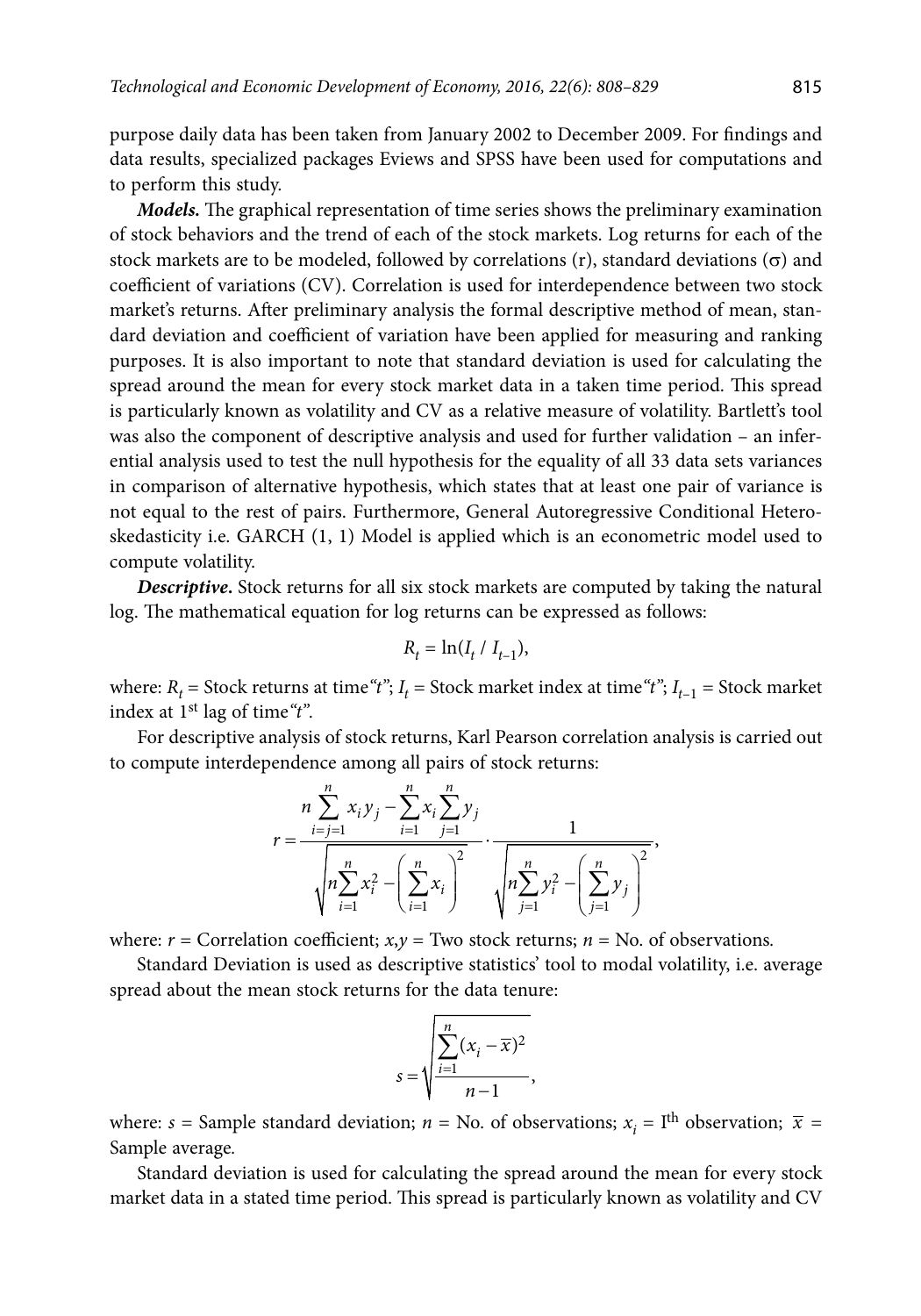as a relative measure of volatility for stock returns of each market. Standard deviation and coefficient of variation have also been applied for measuring and ranking purposes, and can be measured through following equation:

$$
CV = \frac{\delta}{\overline{X}} \cdot 100,
$$

where: *CV*= Coefficient of Variation;  $\delta$  = Standard Deviation;  $\overline{X}$  = Mean.

*Bartlett's Statistic:* Bartlett's (1937) test has been employed in order to run inferential analysis, and Snedecor and Cochran have also applied it in 1989. The application of Bartlett's test is useful in order to check the equality of variances in k number of data sets. Equality of variances across the data sets is known as homogeneity of variances, analysis of variance (ANOVA) test also assumes the same notion of equality of variances across the groups, and Bartlett's test is the apparatus to confirm this assumption. The Bartlett's test also checks the normality of the data, which is based on statistics whose sampling distribution provides precise critical values if the size of samples are equal. These precise critical values of equal sizes can also be applied to provide extremely perfect combination to the critical values for unequal sample sizes also:

> $H_0$ :  $\delta_1 = \delta_2 = \ldots = \delta_k$ ,  $H_a: \delta_i \neq \delta_j$ . For at least one pair  $(i, j)$ .

*Stochastic volatility.* In this part we discuss about some generalized class of models, which known as Stochastic Volatility (SV) models. In broaden term SV models basically permit the development of conditional variance process for stochastic component in the time series, for instance, GARCH models are known to be SV models. For precise and expressive classification we implement here the contrast ARCH category, which are known as real SV models. The latter explicitly comprises on unnoticed (non-measureable) shocks to the yield variance, which is the depiction of volatility dynamics. Thus, in this way variance process turns out to be integrally covert despite provision of all current and past evidences and faultless information regarding data creating process, and nobody claims about the precise value of existing volatility condition.

The procedural repercussion is that the volatility process could not be detectable in respect of distinct past knowledge. Thus, the evaluation of volatility state at day *"*t*"* varies as concurrent or future info from days  $t + j$ , where  $j > 0$ , is included into the analysis. This viewpoint condenses inference of covert factors from the past unique statistics (filtering) and from all accessible, plus future valuable data (smoothing). In comparison, GARCH models consider the conditional variance as assumed past information, as discussed earlier it usually employs (quasi) maximum likelihood procedures for inference, hence, smoothing does not have any function in this situation. In spite of all these dissimilarities, these two model classes are meticulously interrelated and supported to each other. In reality, from a practical point of view for forecasting purposes, it is very hard to differentiate the effectiveness of SV and ARCH models. Both SV and ARCH are the best for volatility forecasting for any practitioner.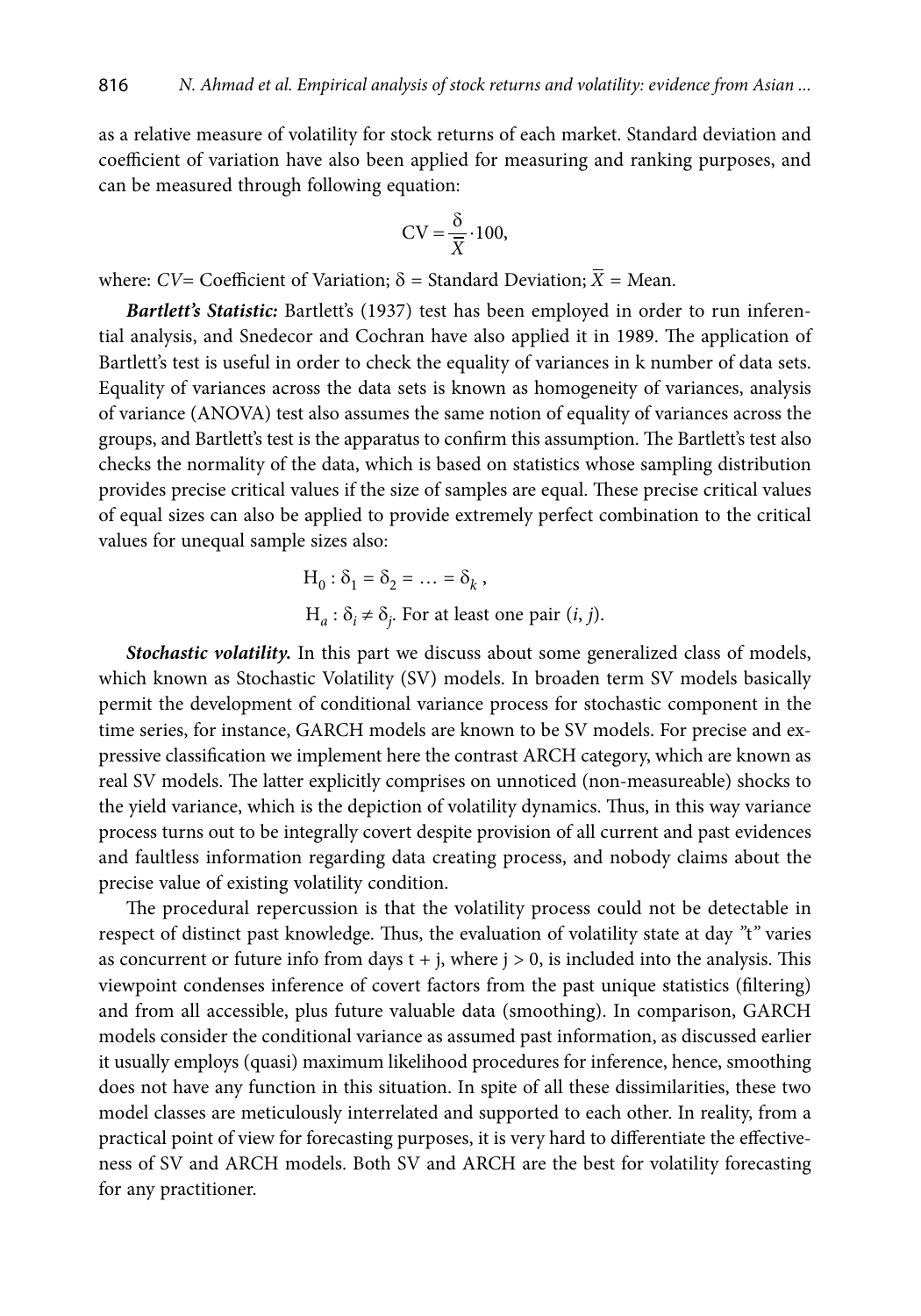Furthermore, with the development of realized volatility concept, and allied use of intraday statistics for volatility assessment is innately connected to the continuous-time SV framework in the field of financial economics.

Engle (1982) had introduced ARCH process as a method to measure variations in conditional variance around different time periods. The variance is modeled as a linear pattern of squared errors of past for any specific lag in ARCH model. The sequential association in volatilities is modeled by letting conditional variance of error terms in ARCH (p) model, but it varies on the trailing value of the squared error:

$$
\varepsilon_t \|\Psi_t \approx N(0, \sigma_t^2),
$$
  
\n
$$
\sigma_t^2 = \text{var}(\varepsilon_t \|\Psi_{t-1}) = \beta_0 + \beta_1 \varepsilon_{t-1}^2.
$$

In above equation,  $\psi_{t-1}$  is known as the information set presented at first lag of time period.

The ARCH models offered a framework of analysis, and ARCH family also develops time series models to measure the volatility. Despite many utilities, ARCH models have several limitations and problems such as:

- i) The likelihood ratio test has chosen to be used for the execution of number of lags (q) and the squared residuals have been made part of the model.
- ii) The squared error and its related number of lags that has inherited utility to capture dependence in the conditional variance might be varying large and which may cause larger conditional variance in the model, thus may not be parsimonious. In order avoid this perplexing problem Engle (1982) has outwitted it by laid down an arbitrary linearly declining lag length on an ARCH (4).
- iii) Making other things identical, the conditional variance equation; also carry more parameters; some of them may have estimated values in negative. Thus non-negativity constraint may be averted.

To surmount these identical boundaries, GARCH model came into existence. This model carries inbuilt artificial constraints, which has capability to treat the non-negative conditions. The said model (GARCH) was solely developed by Bollerslev (1986). The GARCH model has two distributed lags which are used to explain variance; one is attributed to capture the frequency effects, whereas the second is dedicated to capture the variance in lagged values itself, so that long term effects can be identified:

 $var(\varepsilon_t | \psi_{t-1})$  = conditional variance,

where  $\psi_{t-1}$  refers to the information accessible at first lag time.

For GARCH (p, q):

$$
\sigma_t^2 = \omega + \sum_{i=1}^q \alpha_i \varepsilon_{t-i}^2 + \sum_{j=1}^p \beta_i \sigma_{t-j}^2,
$$

where: ω, α, β = Coefficients;  $\varepsilon_{t-1}^2 = 1^{st}$  lag of Square returns (ARCH (1));  $\sigma_{t-1}^2$ =Trailing variance (GARCH (1)).

In the GARCH  $(1, 1)$  model, the anticipated variance in any data set is the composition of both long run variance and anticipated variance for the preceding period, which is further adjusted by taking into account the size of observed shock of preceding period.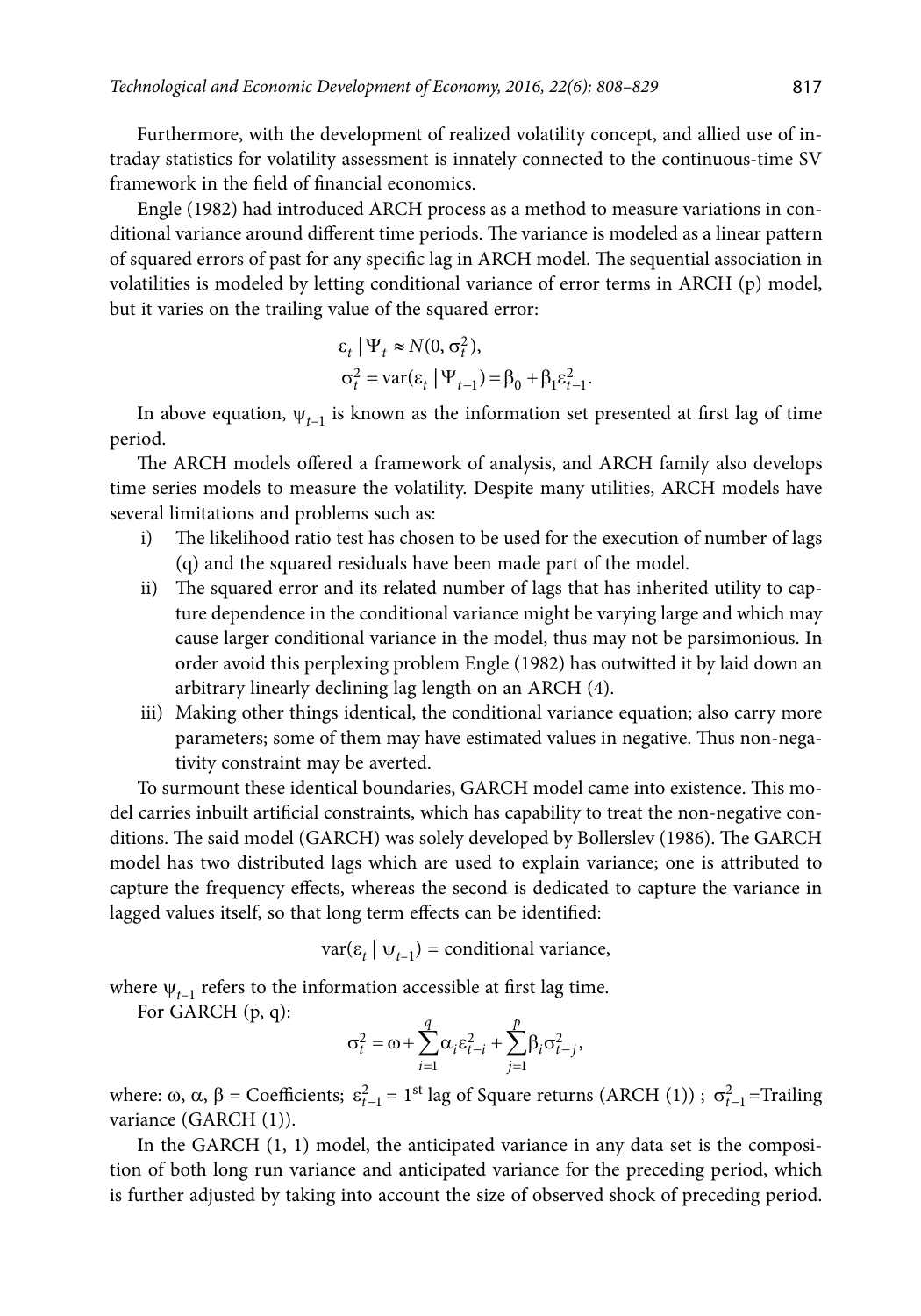The estimates for financial returns in the GARCH model, both sum of coefficients of lagged squared returns and trailing conditional variance too much near to one. This evidences the high amount of persistence of shocks to the conditional variance and the existence of fairly extended memory nevertheless being smaller than one is yet mean reverting. More simply, even though volatility consumes fair bit of time, however, it eventually returns back to the originality, i.e. mean level of volatility. This manifest that the existing information does not influence on long run forecast. The rich amount of literature on SV models is available and still on increasing pace, thus the surveys are available on the subject, for example, Ghysels *et al.* (1996) and Shephard (1995). Hence, we have focused on producing an overview of identical approaches with special emphasis on volatility forecast and inferential techniques. Long run average variance is  $\sqrt{\omega/1-\alpha-\beta}$  which is only applicable when  $\alpha + \beta < 1$  and  $\alpha > 0$ ,  $\beta > 0$ , and  $\omega > 0$ .

#### **3. Estimations and results**

The results of this paper have been presented into four phases. In first phase, graphical presentation of time series based on historic data is presented. The descriptive statistics of stock returns including coefficient of variation followed by correlation is given in second phase of the results. Inferential analysis is conducted in third phase for variance equality. In last phase, econometric model confirmed the results of descriptive and inferential analysis.

*Time series graph.* The graph of Figure 1 shows the historic time series data for the indices of stock markets. The said result is plotted in line chart (Fig. 1). The fluctuations in



Fig. 1. Historic time series *Source:* authors' estimation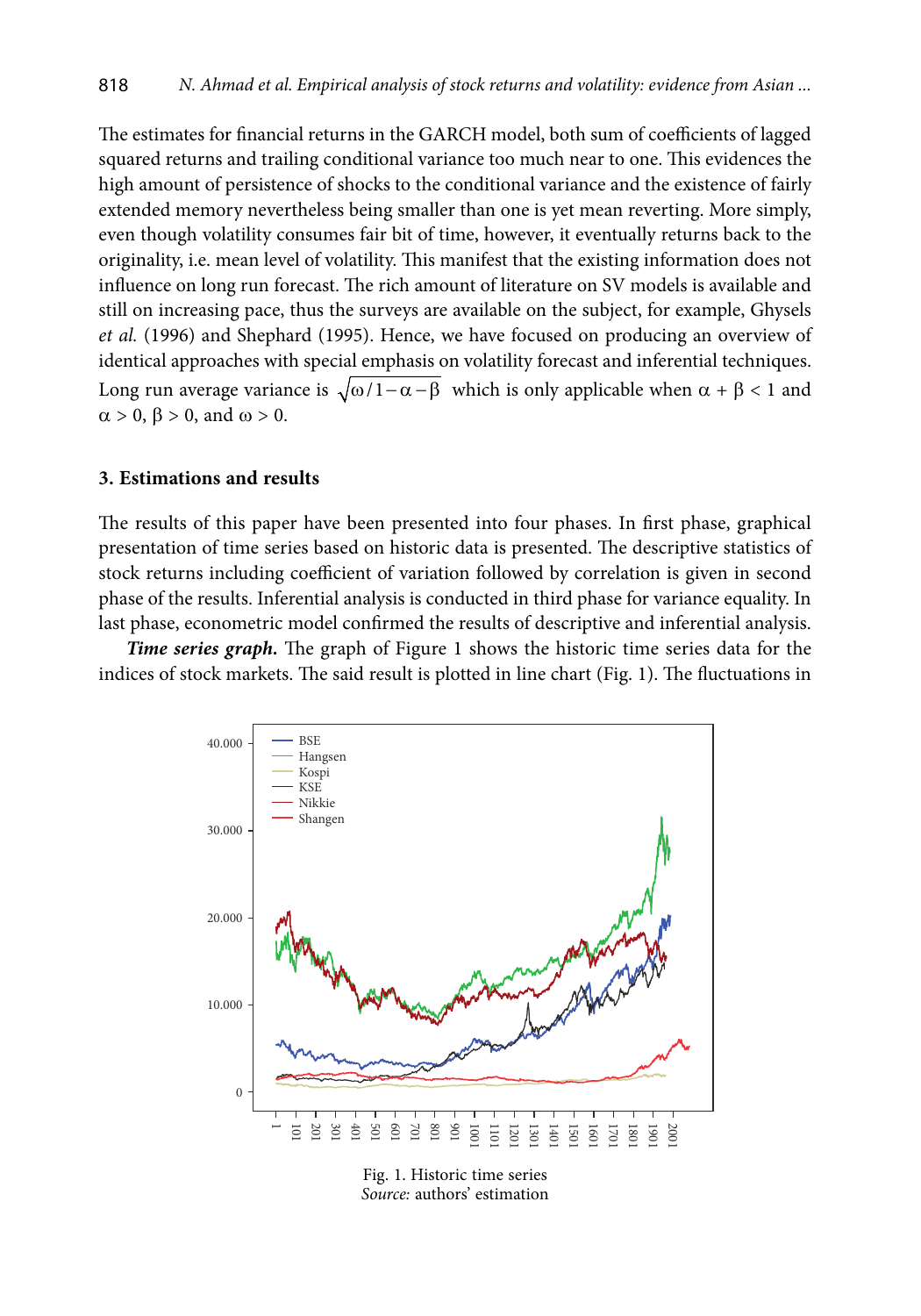data graph shows the uneven and spread and dispersion of data. It is also analyzed from the graph that only two stock markets, such as: Hang Seng and Nikkei225 have more than 5000 indices, while rest of the equity markets are below 5000 indices at the start of the data time period. It is also noted from the graph that all the stock markets have vibrant association among them. Nikkei225 and Hang Seng indices are almost touching to one another and at the end they get separated, and the same trend is followed by the KSE100 and BSE Sensex indices. If we observed the pattern of each stock market at the end period, it showed a declining trend, which is the depiction of huge loses and breakdown of investment in every stock market. However, this trend has shown in Q2 and Q3 of 2008, but in fact the reason of this financial crunch or breakdown has been started well before that period.

*Descriptive analysis***.** Saleem (2007) has calculated the equity returns by using the natural log of the ratio of stock market index as:  $SP_{(t)}$  are the returns of KSE100 index for the daytime "t" and  $C_t$  and  $C_{t-1}$  are the closing and opening points of stock prices for the daytime "t" and "t–1*"* are closing and opening daytimes respectively. When stock returns are calculated they are in negative if stock index at time "t" is lesser than that of stock return at time " $t-1$ ", so in order to avoid these negative signs with returns, a square transformation has been followed to avoid negative signs. As shown in Table 1, KOSPI has the highest average return of 0.0351%, and then BSE Sensex 0.0322%, while KSE100 has the least returns of 0.0258%.

The graphical representation also shown the volatility of each market and Table 1 shows the calculation of different statistics, which is obtained from descriptive statistics method. According to the Table 1, every equity market has a dispersion or spread around its average squared returns that is depicted through standard deviation. Thus, the volatility of every stock market could be equated with any other stock market along with amount and quantum of an equity market. The Table 1 also shown the maximum volatility coefficient of 3.097, which has been observed in Hang Seng, followed by 2.87 in Nikkei. The KSE100 has the lowest volatility coefficient of 2.078, and good for KSE100 despite the fact that Pakistan has been facing law and order, political instability, and war against terrorism, and many other events, which adversely affect stock market.

|                    | N    | Mean       | Std. Deviation | CV       | Rank |
|--------------------|------|------------|----------------|----------|------|
| Sq. BSE            | 2453 | 0.00032252 | 0.000892071    | 2.765951 | 3    |
| Sq. Hangseng       | 2488 | 0.00029152 | 0.000903104    | 3.097866 |      |
| Sq. Kospi          | 2463 | 0.00035185 | 0.000894530    | 2.542347 | 4    |
| Sq. KSE            | 2449 | 0.00025872 | 0.000537625    | 2.078059 | 6    |
| Sq. Nikkei         | 2453 | 0.00026883 | 0.000771734    | 2.87075  | 2    |
| Sq. Shanghai       | 2580 | 0.00028183 | 0.000711177    | 2.523459 | 5    |
| Valid N (listwise) | 2449 |            |                |          |      |

Table 1. Descriptive analysis

*Source:* authors' estimation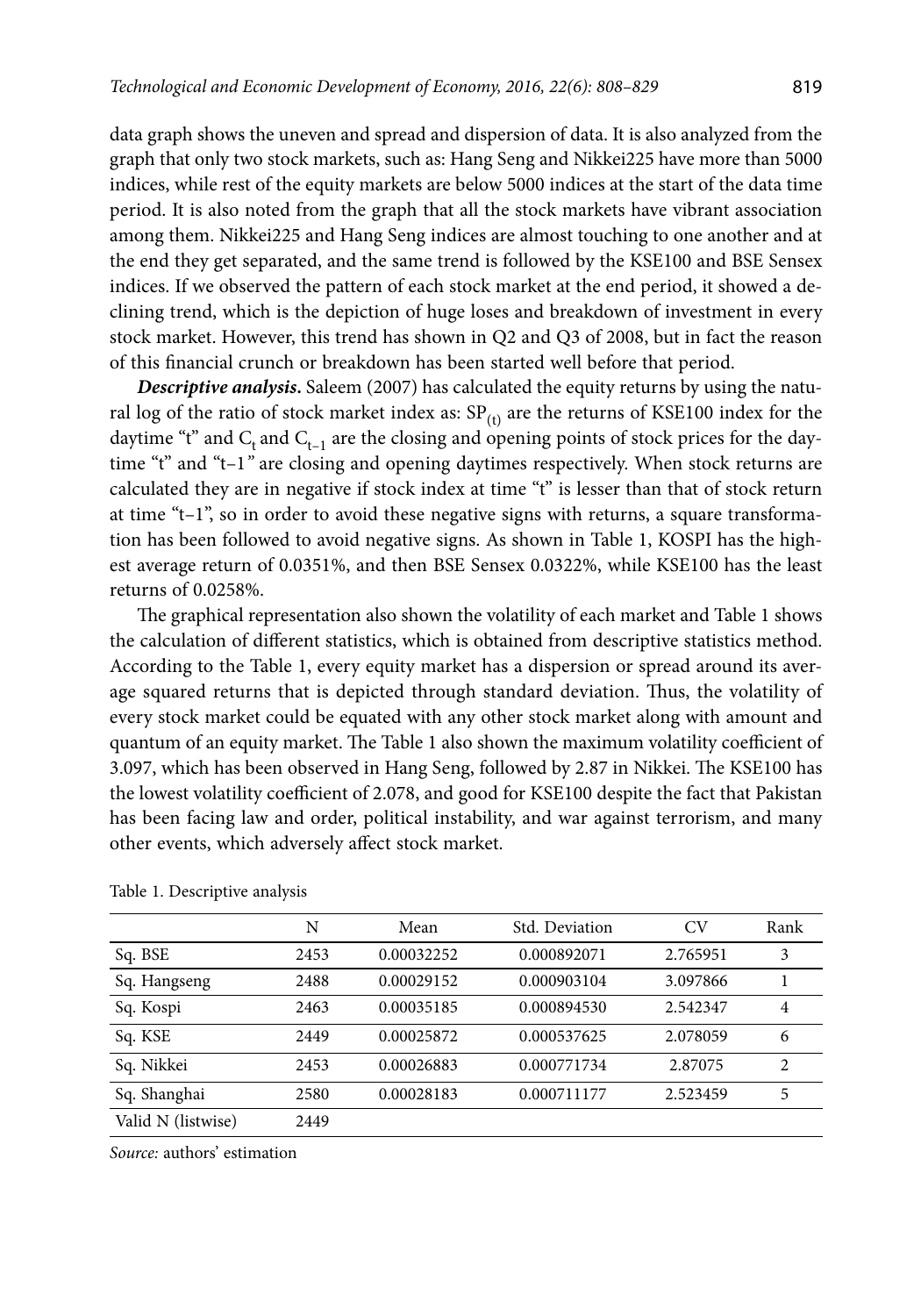*Descriptive analysis (monthly* **&** *annual returns).* In order to develop an easy understanding, these average stock returns are transformed into monthly and annual returns. It is clear from the Table 2 that KOSPI has the highest annual returns of 12.67%, followed by BSE 11.61%. KSE is, however, getting the least returns of 9.31% p.a., which endorses the least coefficient of variation i.e. 2.078 as shown in the previous Table 1.

|                    | N    | Mean Monthly | Mean Annual |
|--------------------|------|--------------|-------------|
| Sq. BSE            | 2453 | 0.009676     | 0.116107    |
| Sq. Hangseng       | 2488 | 0.008746     | 0.104947    |
| Sq. Kospi          | 2463 | 0.010556     | 0.126666    |
| Sq. KSE            | 2449 | 0.007762     | 0.093139    |
| Sq. Nikkei         | 2453 | 0.008065     | 0.096779    |
| Sq. Shanghai       | 2580 | 0.008455     | 0.101459    |
| Valid N (listwise) | 2449 |              |             |
|                    |      |              |             |

Table 2. Descriptive analysis (monthly & annual returns)

*Source:* authors' estimation

*Correlation between average return and risk.* It is a general phenomenon that volatility of any equity market always has been a positive correlation with equity returns because higher risks give higher yield. In order to conduct a formal investigation, a correlation between average return and risk is carried out, and results are shown in Table 3.

The coefficient of correlation obtained between average return and risk of squared stock returns is 0.7514, which is considered as strong association but statistically insignificant, since  $t$  – calculated of 2.27 is less than  $t$  – critical of 2.77. Since  $t$ – statistic is very close, we follow p – value approach i.e.  $p < \alpha$ , correlation is significant at 10% significance level, which is not appreciated by econometricians.

Table 3. Correlation (average return & risk)

| Correlation (sq. return)           |        |  |  |
|------------------------------------|--------|--|--|
| Mean and Standard deviation        |        |  |  |
| Pearson Coefficient of Correlation | 0.7514 |  |  |
| t Stat                             | 2.2776 |  |  |
| Df                                 | 4      |  |  |
| $P(T \le t)$ one tail              | 0.0425 |  |  |
| t Critical one tail                | 2.1318 |  |  |
| $P(T \le t)$ two tail              | 0.085  |  |  |
| t Critical two tail                | 2.7764 |  |  |

 *Source:* authors' estimation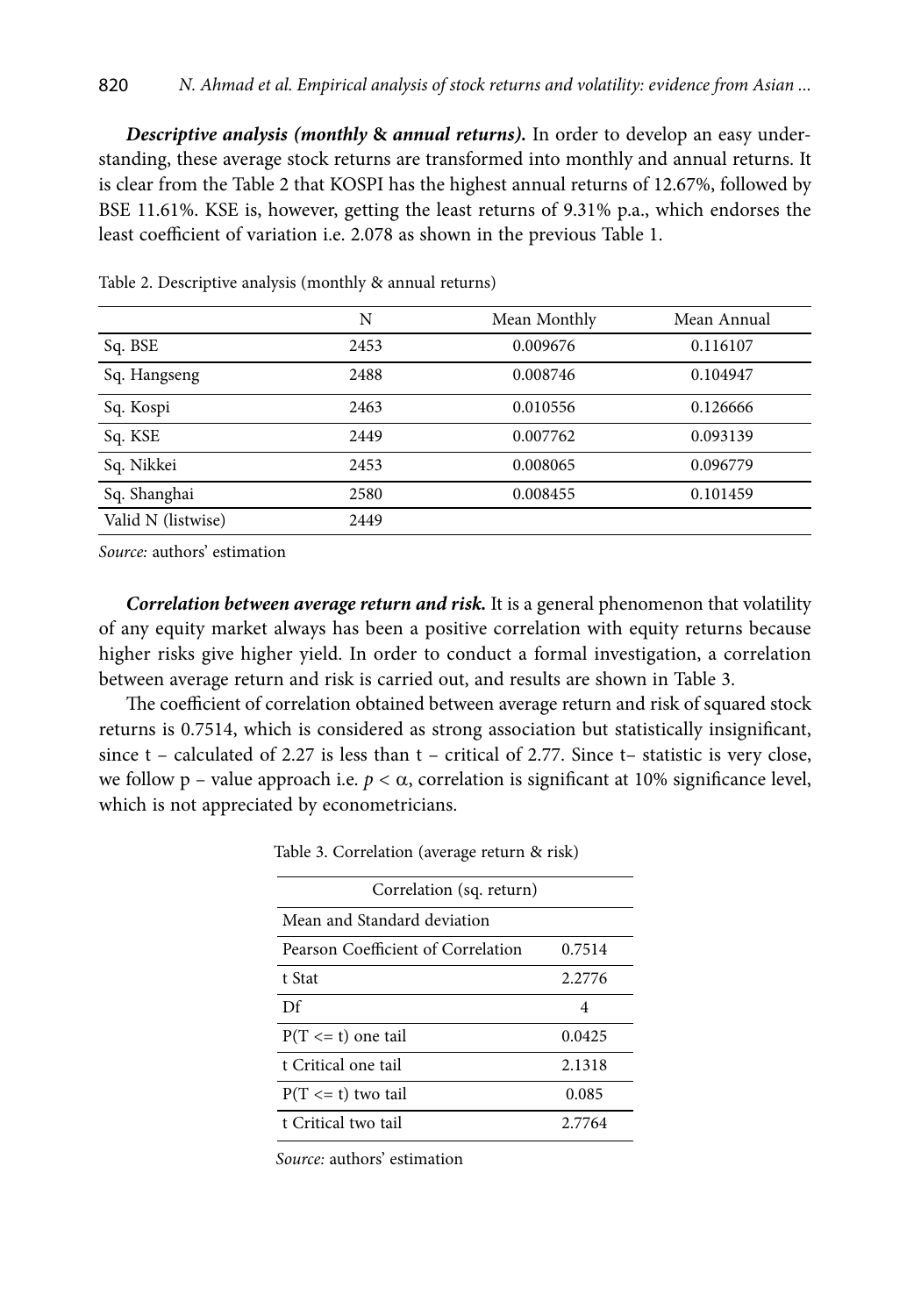*Correlation analysis*. It is further analyzed from historical graph of Figure 1, every time series data of stock markets follow the significant similar pattern, thus, Pearson correlation coefficient "r" has been calculated through formal examination. The results of correlation depicted that every market has positive correlation and interdependence except KSE100 and Nikkei225, which have negative but insignificant association.

All associations are not significantas shown in Table 4, KOSPIand Shanghai, and KSE and Shanghai have significant associations at 5%, whereas, BSE and Hang Seng, Hang Seng and KOSPI, Hang Seng and Nikkei, BSE and Nikkei, KOSPIand Nikkei, Hang Seng and Shanghai, and Nikkei and Shanghai have significant association at 1%. It is also important to note that high volatility trailed by high correlation. Hence, it is not viable to maintain the same investment portfolio for those investors and firms who are risk averse.

|              |                                                | sq.<br><b>BSE</b>          | sq.<br>Hangseng            | sq.<br>Kospi                          | sq.<br><b>KSE</b>                     | sq.<br>Nikkei              | sq.<br>Shanghai |
|--------------|------------------------------------------------|----------------------------|----------------------------|---------------------------------------|---------------------------------------|----------------------------|-----------------|
| sq. BSE      | Pearson<br>Correlation<br>Sig. (2-tailed)<br>N | 1<br>2453                  |                            |                                       |                                       |                            |                 |
| sq. Hangseng | Pearson<br>Correlation<br>Sig. (2-tailed)<br>N | $0.300**$<br>0.000<br>2453 | 1<br>2488                  |                                       |                                       |                            |                 |
| sq. Kospi    | Pearson<br>Correlation<br>Sig. (2-tailed)<br>N | 0.037<br>0.067<br>2453     | $0.086**$<br>0.000<br>2463 | 1<br>2463                             |                                       |                            |                 |
| sq. KSE      | Pearson<br>Correlation<br>Sig. (2-tailed)<br>N | 0.018<br>0.367<br>2449     | 0.025<br>0.224<br>2449     | 0.011<br>0.580<br>2449                | 1<br>2449                             |                            |                 |
| sq. Nikkei   | Pearson<br>Correlation<br>Sig. (2-tailed)<br>N | $0.084**$<br>0.000<br>2453 | $0.117**$<br>0.000<br>2453 | $0.201**$<br>0.000<br>2453            | $-0.026$<br>0.198<br>2449             | 1<br>2453                  |                 |
| sq. Shanghai | Pearson<br>Correlation<br>Sig. (2-tailed)<br>N | 0.038<br>0.062<br>2453     | $0.062**$<br>0.002<br>2488 | $0.043$ <sup>*</sup><br>0.032<br>2463 | $0.049$ <sup>*</sup><br>0.015<br>2449 | $0.077**$<br>0.000<br>2453 | 1<br>2580       |

Table 4. Correlation analysis

*Notes*: \*\*significance at 1%, \*significance at 5% *Source:* authors' estimation

*Inferential analysis.* Bartlett's (1937) test has been employed in order to run inferential analysis. The application of Bartlett's test is useful in order to check the equality of variances in k number of data sets. Equality of variances across the data sets is known as homogeneity of variances, analysis of variance (ANOVA) test also assumes the same notion of equality of variances across the groups, and Bartlett's test is the apparatus to confirm this assumption.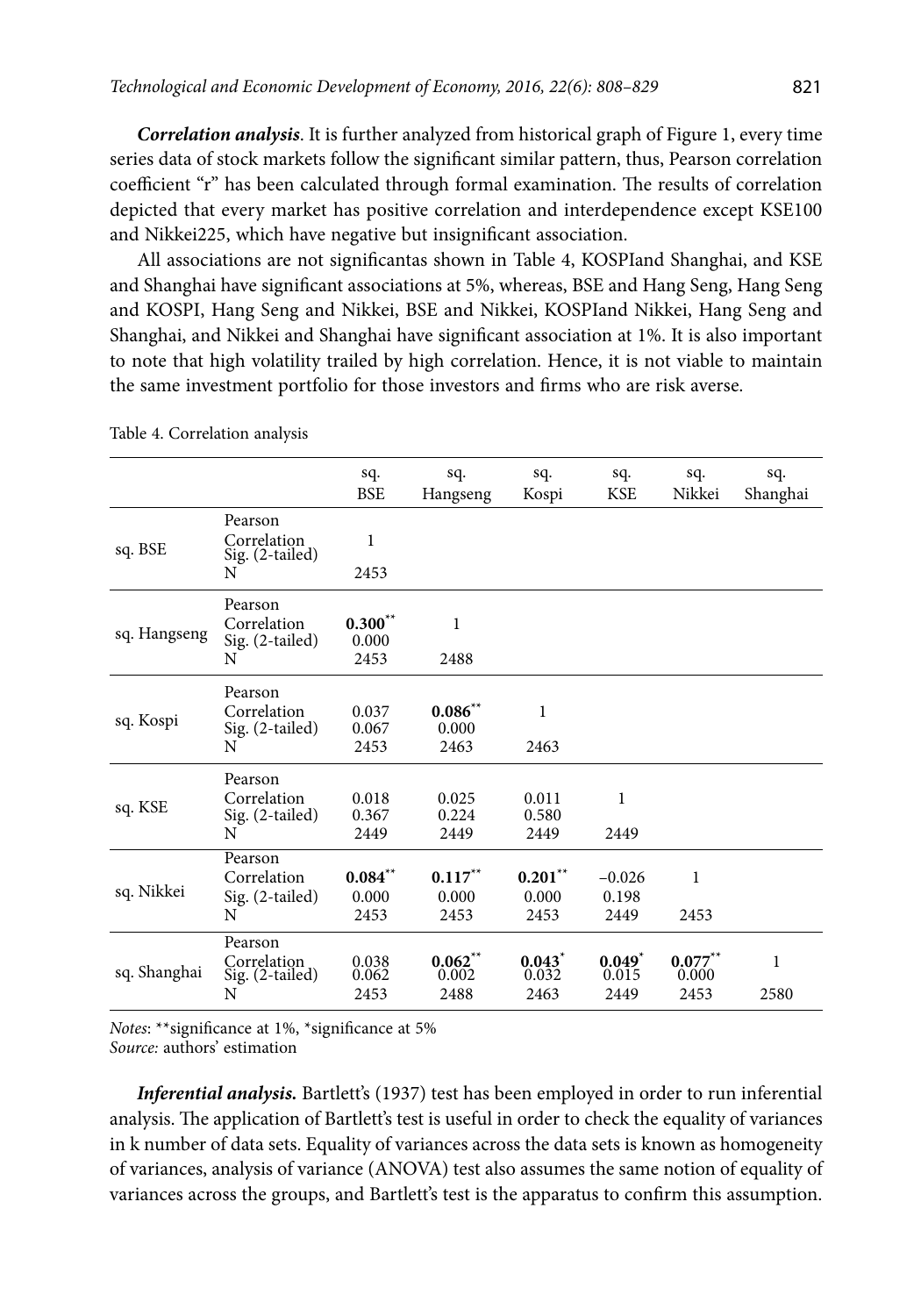The Bartlett's test also checks the difference among volatilities, and gives precise results whether these volatilities of stock returns are statistically significant or insignificant among equity markets.

The results of Bartlett's statistics shows the value of 84.43, and it is greater as compared to the Chi – square critical value of 11.07, thus it is not substantiated the null hypothesis that refers to the equality of variances for all samples data in comparison of alternative hypothesis, which states at least one pair of variances is not equal to the rest of variance of taken stock markets. It is a rule of thumb for the significance if  $\alpha < \rho$ , here  $\alpha$  is known as the level of significant and also causes for type-I error, and  $\rho$  is the probability value. From Table 5, it is noted that the value of  $\rho$  is very small and approaches to zero that further validated the difference among the volatilities is significant in all stock returns of all regional stock markets.

| Bartlett's Test      |             |  |  |
|----------------------|-------------|--|--|
|                      |             |  |  |
| Groups               | Variances   |  |  |
| <b>BSE</b>           | 0.000322426 |  |  |
| Hangseng             | 0.000291633 |  |  |
| Kospi                | 0.00035196  |  |  |
| <b>KSE</b>           | 0.000258239 |  |  |
| Nikkei               | 0.000268879 |  |  |
| Shanghai             | 0.000281828 |  |  |
| <b>B</b> Stat        | 84.43312781 |  |  |
| Df                   | 5           |  |  |
| p-value              | 0           |  |  |
| chi-squared Critical | 11.0705     |  |  |

Table 5. Inferential Analysis (Bartlett's Test)

 *Source:* authors' estimation

*Econometric analysis.* GARCH (1, 1) is applied via ML – BFGS with analytical gradient developed by Kurt (2006) as Excel add in. All three parameters  $\omega$ ,  $\alpha$ ,  $\beta$  of GARCH (1, 1) model are significant for all markets as  $\rho < 0.01$  which means long run variance, 1<sup>st</sup>lag square returns, and trailing variance are significantly explaining the conditional variance. Furthermore, the sum of GARCH coefficients, i.e.  $\omega$ ,  $\alpha$ ,  $\beta$  suppose to be either 1 or approaches to 1.

Since  $\alpha + \beta < 1$  and sum of GARCH coefficients is also less than 1, therefore, the essential conditions for the model are fulfilled. Long run average variances (LRAV) for the markets' returns are also calculated by using  $\sqrt{\omega/1 - \alpha - \beta}$ ) as described by Engle (2001), which has got the highest value of 2.54% for Shanghai, which has the highest weight for trailing variance of 0.593 followed by 1.96% for KOSPI with 0.402 weights for trailing variance. For KSE100, it is the lowest i.e. 1.52% with the lowest weight of 0.209 for trailing varianceas shown in Table 6.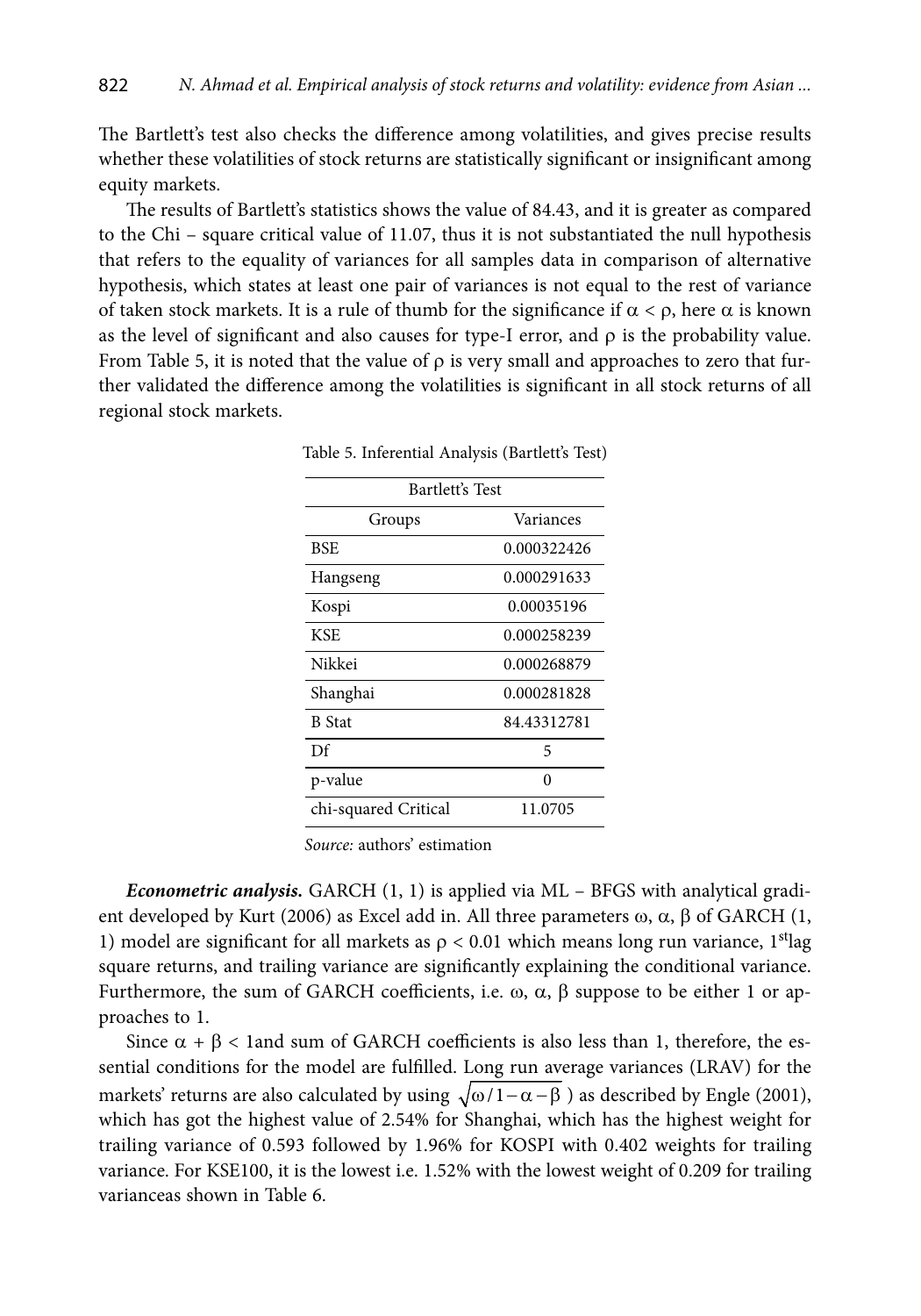Since the sum of coefficients for all market returns' is less than 1, therefore, it illustrated and required to have a mean reverting variance process across markets. As the sum of coefficients gets closer to 1, the process of mean reversion gets slower as sighted by Engle (2001). As shown in Table 6, KSE100 has the slowest mean reversion process, since, the sum of coefficients is the highest i.e. 0.9367 followed by 0.9033 for BSE, whereas, Hang Seng has the highest mean reversion process as the sum of coefficients is the least i.e. 0.6308.

| Markets    | Ω        | A        | B        | Sum of GARCH Coefficients | <b>LRAV</b> |
|------------|----------|----------|----------|---------------------------|-------------|
| <b>KSE</b> | 1.46E-05 | 0.727822 | 0.208926 | 0.936762971               | 0.01521     |
| <b>BSE</b> | 2.69E-05 | 0.536996 | 0.366271 | 0.903293202               | 0.016671    |
| Kospi      | 4.32E-05 | 0.485393 | 0.401947 | 0.88738272                | 0.019589    |
| Nikkei     | 3.34E-05 | 0.479236 | 0.390029 | 0.869297558               | 0.015983    |
| Shanghai   | 0.000128 | 0.208851 | 0.593686 | 0.802664482               | 0.025413    |
| Hangseng   | 9.52E-05 | 0.280306 | 0.350378 | 0.630779358               | 0.016057    |

Table 6. Econometric analysis (GARCH Coefficients)

*Source:* authors' estimation

*Normality test and randomness*. All log likelihood values are positive and significantly high as shown in Table 7. JarqueBera is used for normality test, following a joint hypothesis of skewness = 0 and Kurtosis = 3 (extra kurtosis is zero). As output shows  $p = 0$  that shows a non-normal behavior in stock returns. As far as Ljung-Box statistics is concerned, it follows the hypothesis of randomness (no autocorrelation) in data set; it is rejected for all the markets' returns since,  $p < 0.01$ , except for KSE100, which observes randomness.

| Markets    | Log Likelihood | JarqueBera  | p-value | Ljung-Box | p-value  |
|------------|----------------|-------------|---------|-----------|----------|
| <b>KSE</b> | 6954.261586    | 592.671904  | 0.00    | 0.2449024 | 0.620688 |
| <b>BSE</b> | 5413.483111    | 4318.948786 | 0.00    | 8.0330563 | 0.004593 |
| Kospi      | 5431.285508    | 1728.914164 | 0.00    | 28.915941 | 7.56E-08 |
| Nikkei     | 5519.831209    | 4565.884822 | 0.00    | 43.771475 | 3.69E-11 |
| Shanghai   | 5448.532362    | 1176.66945  | 0.00    | 13.11814  | 0.000292 |
| Hangseng   | 5626.849879    | 7597.045989 | 0.00    | 7.468934  | 0.006277 |

Table 7. JarqueBera&Ljung-Box statistics

*Source:* authors' estimation

### **4. Discussion**

Results of the study are very much aligned with previous researches, for example French *et al.* (1987), reported positive and substantial relation between equity volatility and returns, whereas, Theodossiou and Lee (1995) determined positive relation, however, it was not significant between the same. Bollerslev and Wooldridge (1992) computed correlation between daily returns with conventional volatility estimators as high as 91% based on GARCH models. This is an excellent literature survey on conditional heteroskedasticity,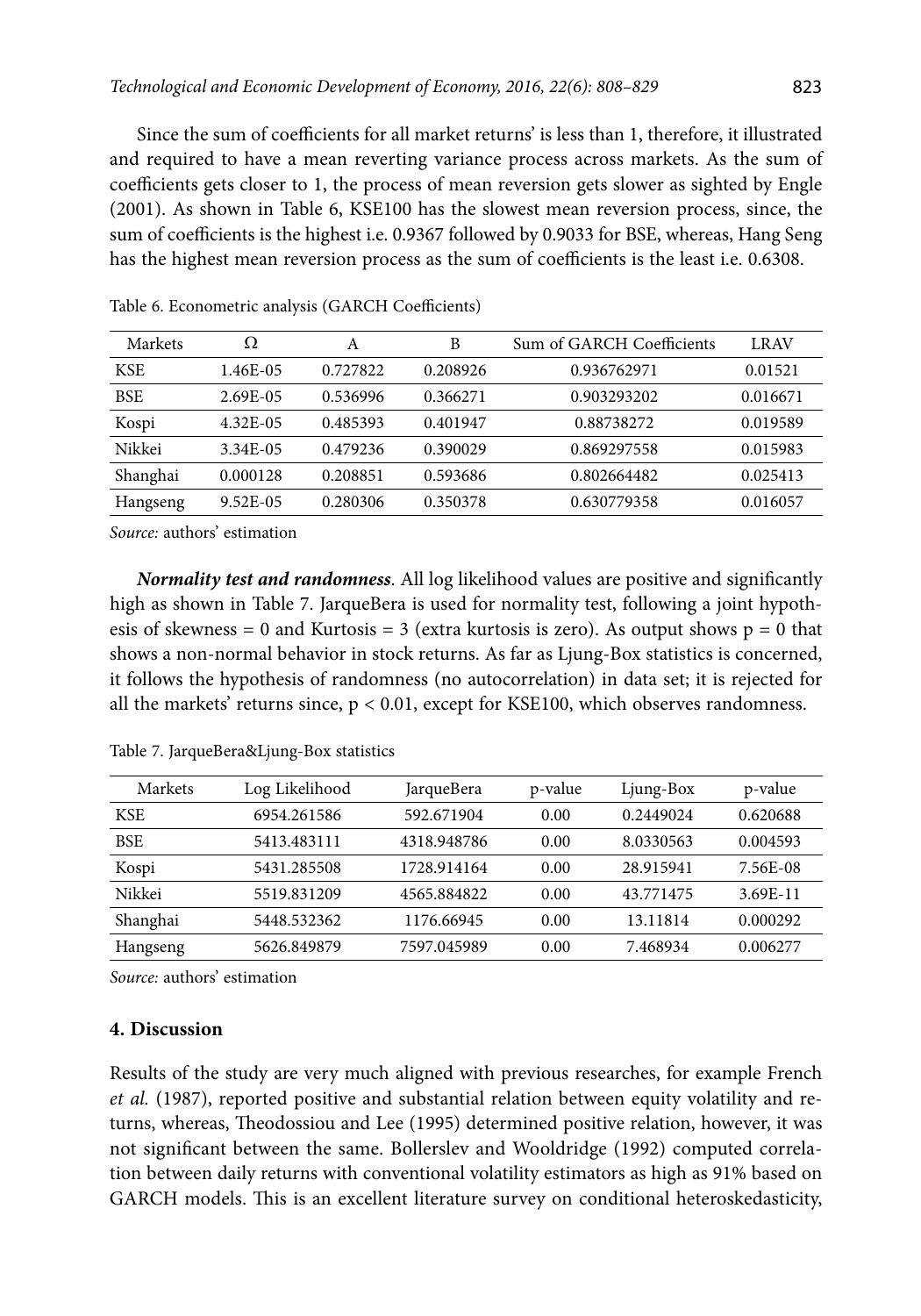which signifies this study also. Xing (2004) found that education level of investors is the reason whereby stock market volatility differs across the countries. For this purpose, he incorporated 37 countries' stock market data and applied conditional variance i.e. GARCH followed by EGARCH models. Officer (1973) obtained a relationship between standard deviation (SD) of the return on the market portfolio for non-overlapping 12 month periods with monthly stock returns.

Mean reversion phenomenon has always been an interesting topic for researchers and economists in stock returns because if stock prices trail random walk (mean reversion) then it has significant consequences for stock market efficiency and asset pricing. Thus, DeBondt and Richard (1985) have studied this phenomenon (mean reversion) first time and documented for US stock markets and specific firm data.

Chaudhuri and Yangru (2003) reported mean reversion in 17 emerging stock markets at 5% significance level against the random walk hypothesis. The 17 markets included Pakistan, India, and Korea (these markets are the part of our study as well). Our results of mean reversion are significant even at 1%. Similarly, Balvers*et al.* (2000) examined the eighteen developed stock markets, and found a mean reversion phenomenon across all eighteen equity markets, they further explained that by using mean reversion property and parametric contrarian investment strategy the stock returns can be predicted for any equity market. Since the sum of coefficients for all market returns' is less than 1 that is the prerequisite for mean reversion variance process as suggested by Engle (2001). In our research, six Asian markets follow mean reversion, however, comparatively, some are fast and some are slow. It helps forecasting future risk and returns. Categorically speaking for Karachi stock market, the highest mean reversion is observed with the coefficient of 0.9367, followed by 0.9033 for BSE. Furthermore, these markets follow randomness as well, whereas, Hang Seng has the highest mean reversion process as the sum of coefficients is the least i.e. 0.6308. Long run average variances (LRAV) for Shanghai has the highest value of 2.54%, which has the highest weight for trailing variance = 0.593 followed by 1.96% for KOSPI with 0.402 weights for trailing variance. For KSE100, it is the lowest i.e. 1.52% with the lowest weight of 0.209 for trailing variance, it is also in line with the calculation guidance provided by Engle (2001) and developed by Kurt (2006).

Saleem (2007) calculated the stock returns by using the natural log of the ratio of stock market index as closing and opening daytimes. The descriptive analysis of our study illustrates that KOSPI has the highest average return of 0.0351%, and trailed by BSE Sensex with 0.0322% average return, while KSE100 has the least returns of 0.0258%. Moreover, descriptive analysis for annual returns showed that the KOSPI has again the highest annual returns = 12.67%, followed by BSE 11.61%. KSE is, however, getting the least returns of 9.31% p.a., which endorses the least coefficient of variation = 2.078. Correlation analysis indicated that KOSPI and Shanghai, and KSE and Shanghai have significant associations at 5%, whereas, BSE & Hang Seng, Hang Seng and KOSPI, Hang Seng and Nikkei, BSE and Nikkei, KOSPI and Nikkei, Hang Seng and Shanghai, and Nikkei and Shanghai have significant association at 1%. These insights are obtained for the first time in such a comparative mode.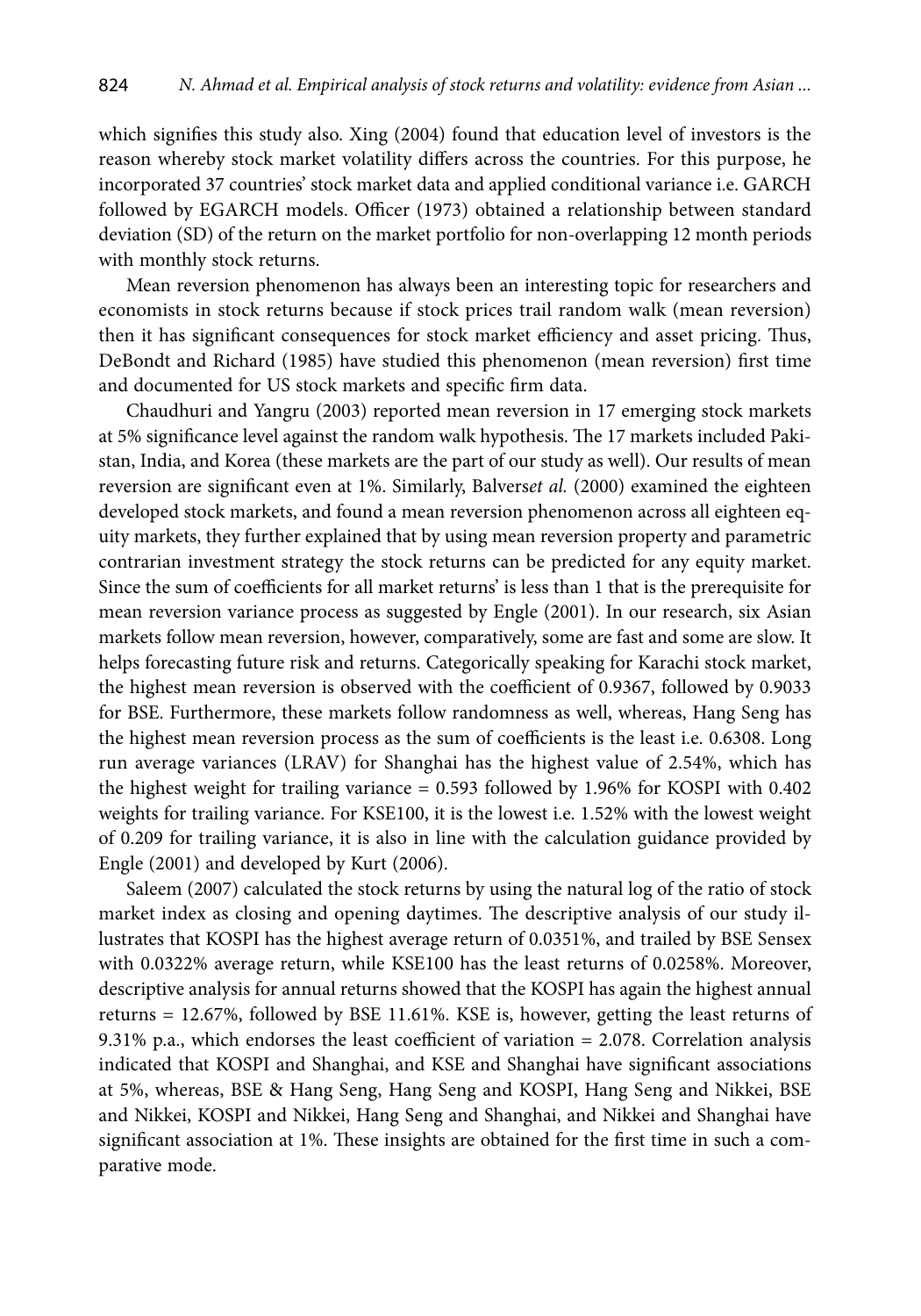#### **Conclusion**

In preliminary investigation, the graphical representation of time series shows the examination of stock behaviors. The analysis shows the high correlation and heteroskedastic trend (volatility) among the stock markets in selected time period. After preliminary analysis the formal descriptive method of mean, standard deviation and coefficient of variation have been applied for measuring and ranking purposes. The results shows that KOSPI has the highest average annual return of 12.67% and followed by BSE with 11.61%, whereas, KSE 100 has the least annual average returns of 9.31%. The highest volatility coefficient of 3.097 has been observed in Hang Seng, followed by 2.87 in Nikkei. However, the KSE 100 observed the lowest volatility coefficient of 2.078. Bartlett's test is applied for inferential analysis to investigate whether the equality of volatility is same in each market return. The results of the inferential analysis significant even at 1% significance level; therefore, the null hypothesis is rejected.

Finally, GARCH (1, 1) model is applied which concludes a significant ARCH (1) and GARCH (1) effects and confirms all markets' returns are statistically significant since p < 0.01 and their Long Run Average Variances (LRAV) range from 1.52% to 2.54% for KSE100 Index and Shanghai Stock Exchange respectively. Furthermore, LRAV has a direct relation with the weight of trailing variance (β). It also gets an evidence of autocorrelation as p < 0.01 for Ljung-Box for all markets' returns except KSE100 Index. It is finally established that the sum of GARCH coefficients for all markets' returns is less than 1, which concludes a mean reverting variance process, and it is the slowest for KSE100 index, since its sum of parameters is closer to 1.

### **References**

- Amaert, J.; Hyfte, W. V. 2005. Long horizon mean reversion for the Brussels stock exchange: evidence for the 19th century, *SSRN Electronic Journal (April)*. <http://dx.doi.org/10.2139/ssrn.676006>
- Andersen, T. G.; Bollerslev, T.; Diebold F. X.; Labys, P. 2001. The distribution of exchange rate volatility, *Journal of the American Statistical Association* 96(453): 42–55. <http://dx.doi.org/10.1198/016214501750332965>
- Andreou, E.; Werker, B. J. M. 2015. Residual-based rank specification tests for AR-GARCH type models, *Journal of Econometrics* 185(2): 305–331. <http://dx.doi.org/10.1016/j.jeconom.2014.11.001>
- Balli, F.; Hajhoj, H. R.; Basher, S. A.; Ghassan, H. B. 2015.An analysis of returns and volatility spillovers and their determinants in emerging Asian and Middle Eastern countries, *International Review of Economics and Finance* (39): 311–325.<http://dx.doi.org/10.1016/j.iref.2015.04.013>
- Balvers, R.; Wu, Y.; Gilligand, E. 2000. Mean reversion across national stock markets and parametric contrarian investment strategies, *Journal of Finance* 55(2): 745–772. <http://dx.doi.org/10.1111/0022-1082.00225>
- Bartlett, M. S. 1937. Properties of sufficiency and statistical tests, *Proceedings of the Royal Statistical Society and Mathematical, Physical and Engineering Sciences* 160(901): 268–282. <http://dx.doi.org/10.1098/rspa.1937.0109>
- Batra, A. 2003. *Stock return volatility persistence in India: 1973–2003*, Working Paper. ICRIER, New Delhi, India.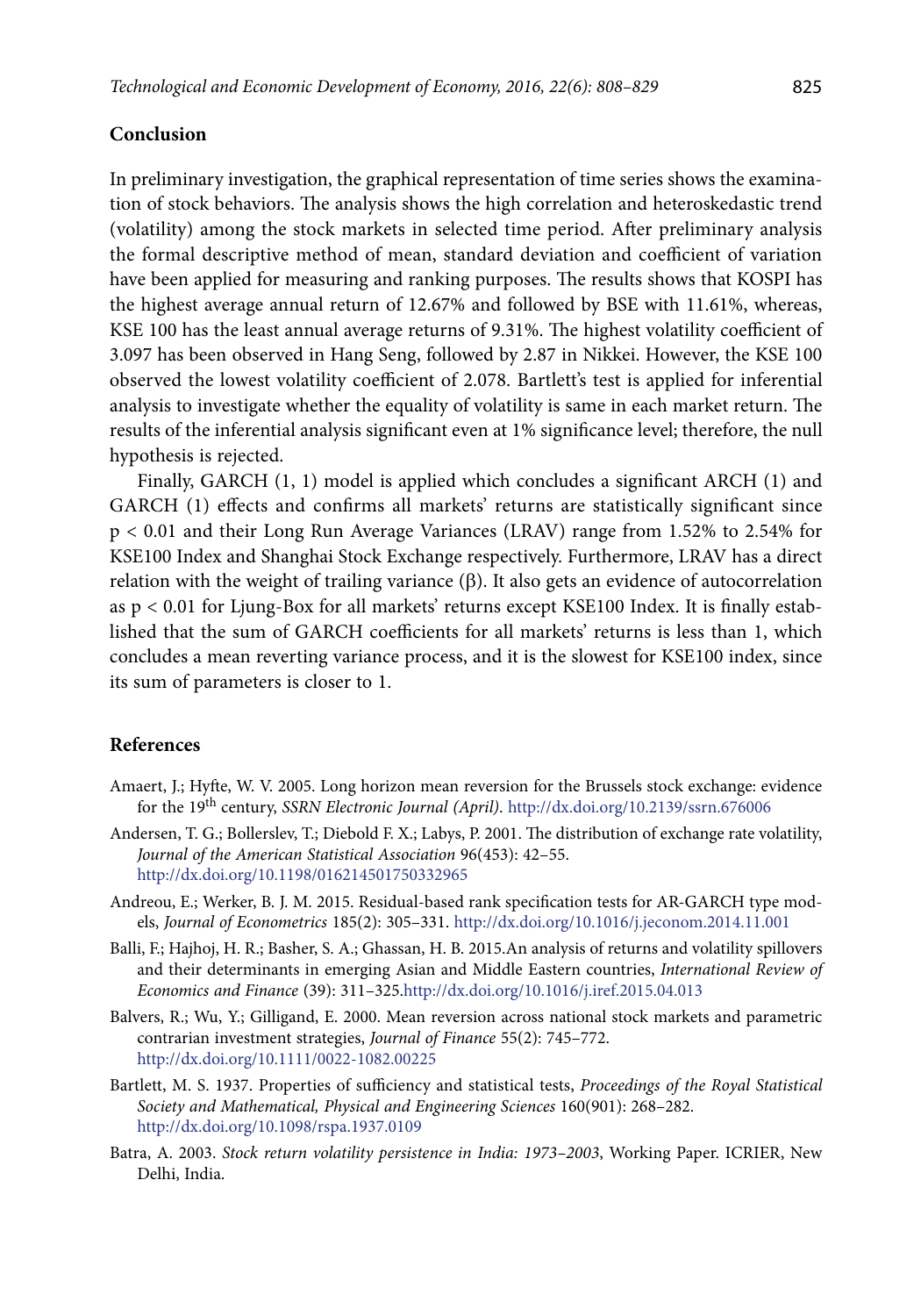- Bekaert, G. 1995. Market segmentation and investment barriers in emerging equity markets, *The World Bank Economic Review* 9(10): 75–101. <http://dx.doi.org/10.1093/wber/9.1.75>
- Bekaert, G.; Harvey, C. R. 1995. Time-varying conditional world market integration, *Journal of Finance* 50(2): 403–444.<http://dx.doi.org/10.1111/j.1540-6261.1995.tb04790.x>
- Bekaert, G.; Harvey, C. R. 1997. Emerging equity market volatility, *Journal of Financial Economics* 43(1): 29–77. <http://dx.doi.org/10.3386/w5307>
- Bentes, S. R. 2015. A comparative analysis of the predictive power of implied volatility indices and GARCH forecasted volatility, *Physica A: Statistical Mechanics and its Applications* 424: 105–112. <http://dx.doi.org/10.1016/j.physa.2015.01.020>
- Bollerslev, T. 1986. Generalized autoregressive conditional heteroskedasticity, *Journal of Econometrics* 31(3): 307–327. [http://dx.doi.org/10.1016/0304-4076\(86\)90063-1](http://dx.doi.org/10.1016/0304-4076(86)90063-1)
- Bollerslev, T.; Wooldridge, J. M. 1992. Quasi-maximum likelihoood estimation and inferences in dynamic models with time varying covariances, *Econometric Reviews* 11(2): 143–72. <http://dx.doi.org/10.1080/07474939208800229>
- Chaboud, A. P.; Chiquoine, B.; Hjalmarsson, E.; Loretan, M. 2008. *Frequency of observation and the estimation of integrated volatility in deep and liquid financial markets*, International Finance Discussion Paper No. 905. Board of Governors of the Federal Reserve System.
- Chen, M. 2015. Risk-return tradeoff in Chinese stock markets: some recent evidence, *International Journal of Emerging Markets* 10(3): 448–473.<http://dx.doi.org/10.1108/IJoEM-06-2012-0058>
- Choudhry, T. 1996. Stock markets volatility and the crash of 1987: evidence from six emerging markets, *Journal of International Money and Finance* 15(6): 969–981. <http://dx.doi.org/10.1108/IJoEM-06-2012-0058>
- Chaudhuri, K.; Yangru, W. 2003. Mean reversion in stock prices: evidence from emerging markets, *Managerial Finance* 29(10): 22–37. <http://dx.doi.org/10.1108/03074350310768490>
- Christoffersen, P. F.; Diebold, F. X. 2006. Financial asset returns, direction-of-change forecasting, and volatility dynamics, *Management Science* 52(8): 1273–1287.<http://dx.doi.org/10.1287/mnsc.1060.0520>
- Claessens, S.; Dasgupta, S.; Glen, J. 1995. Return behavior in emerging stock markets, *The World Bank Economic Review* 9(1): 131–151. <http://dx.doi.org/10.1093/wber/9.1.131>
- Claessens, S.; Dasgupta, S.; Glen, J. 1998. The cross-section of stock returns: evidence from the emerging markets, *Emerging Markets Quarterly* 2(Winter): 4–13. <http://dx.doi.org/10.1596/1813-9450-1505>
- Davidian, M.; Carroll, R. 1987. Variance function estimation, *Journal of the American Statistical Association* 82(400): 1079–1091. <http://dx.doi.org/10.2307/2289384>
- DeBondt, W. F. M.; Richard, T. 1985. Does the stock market overreact?, *Journal of Finance* 40(3): 793–805. <http://dx.doi.org/10.1111/j.1540-6261.1985.tb05004.x>
- Engle, R. 2001. GARCH 101: the use of ARCH/GARCH models in applied econometrics, *Journal of Econometric Perspectives* 15(4): 157–168. <http://dx.doi.org/10.1257/jep.15.4.157>
- Engle, R.; Lee, G. J. (1999). A permanent and transitory component model of stock return volatility, in R. Engle, H. White (Eds.). *Cointegration, causality, and forecasting: A festschrift in honor of Clive W. J. Granger*. Oxford University Press, 475–497
- Engle, R. F. 1982. Autoregressive conditional heteroskedasticity with estimates of the variance of UK inflation, *Econometrica* 50: 987–1008.<http://dx.doi.org/10.2307/1912773>
- Fama, E. F. 1965. The behavior of stock-market prices, *The Journal of Business* 38(1): 34–105. <http://dx.doi.org/10.1086/294743>
- French, K. R.; Schwert, G. W.; Stambaugh, R. F. 1987. Expected stock returns and volatility, *Journal of Financial Economics* 19: 3–29. [http://dx.doi.org/10.1016/0304-405X\(87\)90026-2](http://dx.doi.org/10.1016/0304-405X(87)90026-2)
- Galbraith, J. W.; Zinde-Walsh, V.; Zhu, J. M. 2015. GARCH model estimation using estimated quadratic variation, *Econometric reviews* 34(6–10): 1171–1191. <http://dx.doi.org/10.1080/07474938.2014.956629>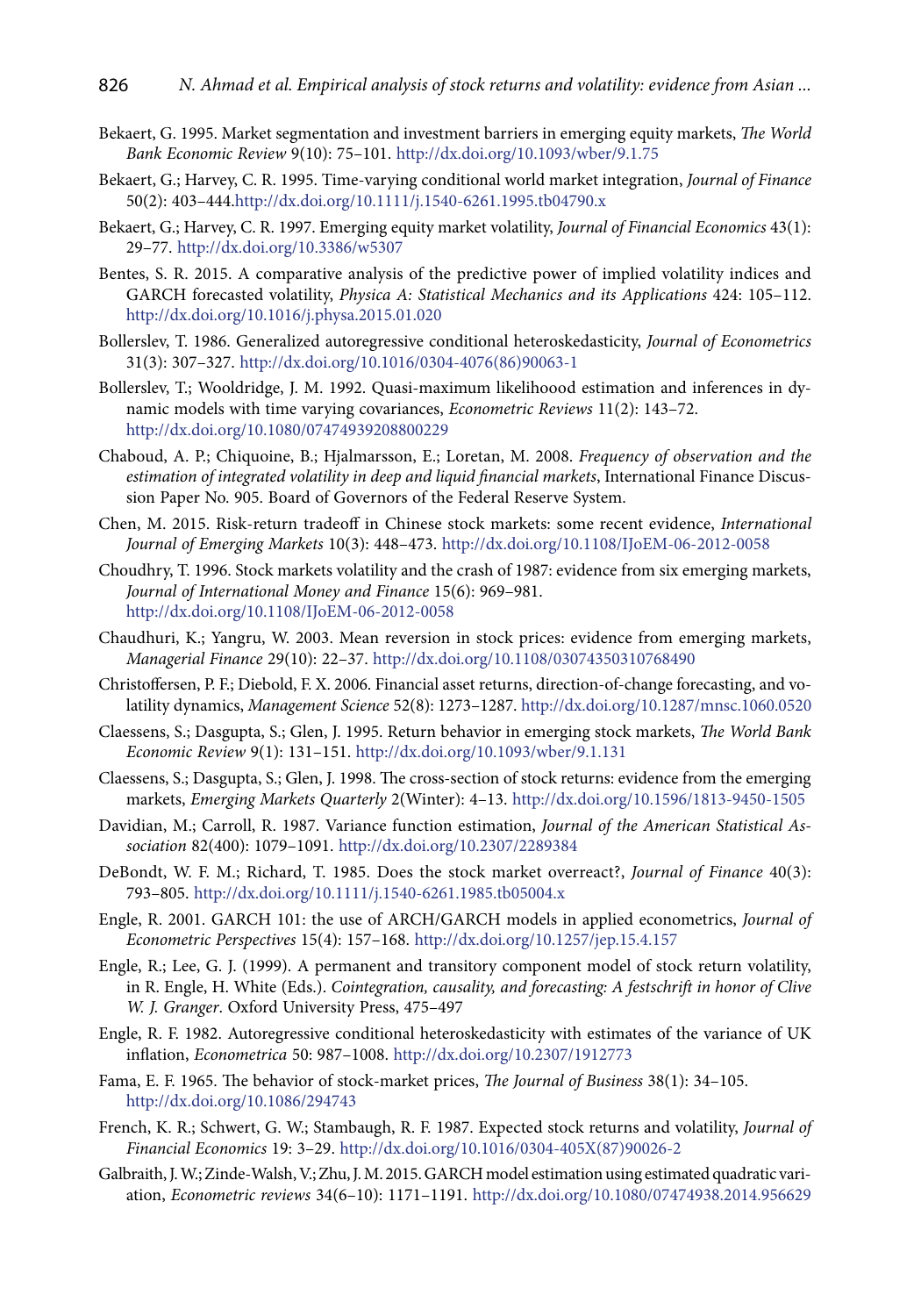- Ghysels, E.; Harvey, A.; Renault, E. 1996. Stochastic volatility, in G. Maddala, C. Rao (Eds.). *Handbook of Statistics*. Vol. 14. Amsterdam: Elsevier Science. [http://dx.doi.org/10.1016/s0169-7161\(96\)14007-4](http://dx.doi.org/10.1016/s0169-7161(96)14007-4)
- Granger, C. W. J.; White, H.; Kamstra, M. 1989. Interval forecasting: an analysis based on ARCH-quantile estimators*, Journal of Econometrics* 40(1): 87–96. [http://dx.doi.org/10.1016/0304-4076\(89\)90031-6](http://dx.doi.org/10.1016/0304-4076(89)90031-6)
- Harvey, A.; Ruzi, E.; Sheperd, N. 1994. Multivariate stochastic variance models, *Review of Economic Studies* 61(2): 247–264. <http://dx.doi.org/10.2307/2297980>
- Inoguchi, T. 2014. A call for a new Japanese foreign policy: the dilemmas of a stakeholder state, *International Affairs* 90(4): 943–958. <http://dx.doi.org/10.1111/1468-2346.12149>
- Investopedia.com (2016). What is "Volatility" [online], [cited 27 August 2016]. Available from Internet <http://www.investopedia.com/terms/v/volatility.asp>
- Jarrell, G.; Poulsen, A. 1989. The return of acquiring firms in tender offers: evidence from three decades, *Financial Management* 18(3): 12–19. <http://dx.doi.org/10.2307/3665645>
- Jensen, M. C.; Ruback, R. S. 1983. The market for corporate control: the scientific evidence, *Journal of Financial Economics* 11(1–4): 5–50. [http://dx.doi.org/10.1016/0304-405X\(83\)90004-1](http://dx.doi.org/10.1016/0304-405X(83)90004-1)
- Johnk, D. W.; Soydemir, G. 2015. Time-varying market price of risk and investor sentiment: evidence from a multivariate GARCH model, *Journal of behavioral finance* 16(2): 105–119. <http://dx.doi.org/10.1080/15427560.2015.1034856>
- Kim, E. H.; Singal, V. 2000. Stock market openings: experience of emerging economies, *Journal of Business* 73(1): 25–66. <http://dx.doi.org/10.1086/209631>
- Kurt, A. (2006). Excel add-in for econometric time series analysis, ARMA, GARCH, and E-GARCH [online], [cited 15 August 2013]. Available from Internet [http://www.web-reg.de/garch\\_addin.html](http://www.web-reg.de/garch_addin.html)
- Lee, S.; Ki, O. 1991.Time-varying volatilities and stock market returns: international evidence, in Ghon Rhee, Rosita Chang (Eds.). *Pacific-Basin Capital Markets Research.* Volume II. Amsterdam: North-Holland.
- Meghir, C.; Pistaferri, L. 2004. Income variance dynamics and heterogeneity, *Econometrica* 72(1): 1–32. <http://dx.doi.org/10.1111/j.1468-0262.2004.00476.x>
- Merton, R. C. 1980. On estimating the expected return on the market: an exploratory investigation, *Journal of Financial Economics* 8: 323–361. [http://dx.doi.org/10.1016/0304-405X\(80\)90007-0](http://dx.doi.org/10.1016/0304-405X(80)90007-0)
- Nguyen, T.; Ngo, Ch. 2014. Impacts of the US macroeconomic news on Asian stock markets, *The Journal of Risk Finance* 15(2): 149–179. <http://dx.doi.org/10.1108/JRF-09-2013-0064>
- Officer, R. R. 1973. The variability of the market factor of the NYSE, *Journal of Business* 46(3): 434–453. <http://dx.doi.org/10.1086/295551>
- Okičić, J. 2015. An empirical analysis of stock returns and volatility: the case of stock markets from Central and Eastern Europe, *South East European Journal of Economics and Business* 9(1): 7–15. <http://dx.doi.org/10.2478/jeb-2014-0005>
- Rajwani, S.; Mukherjee, J. 2013. Is the Indian stock market cointegrated with other Asian markets?, *Management Research Review* 36(9): 899–918. <http://dx.doi.org/10.1108/MRR-06-2012-0141>
- Ramirez, O. A.; Fadiga, M. 2003. Forecasting agricultural commodity prices with asymmetric error GARCH models, *Journal of Agricultural and Resource Economics* 28(1): 71–85.
- Raza, M. A.; Arshad, I. A.; Ali, N.; Munawar, S. 2015. Empirical analysis of stock returns using symmetric and asymmetric GARH models: evidence from Karachi stock exchange, *Science International* 27(1): 795–801.
- Reisman, G. 1999. *When will the Bubble burst?* School of Business and Management, Pepperdine University.
- Rich, R.; Tracy, J. 2004. Uncertainty and labor contract durations*, Review of Economics and Statistics* 86(1): 270–287. <http://dx.doi.org/10.3386/w7731>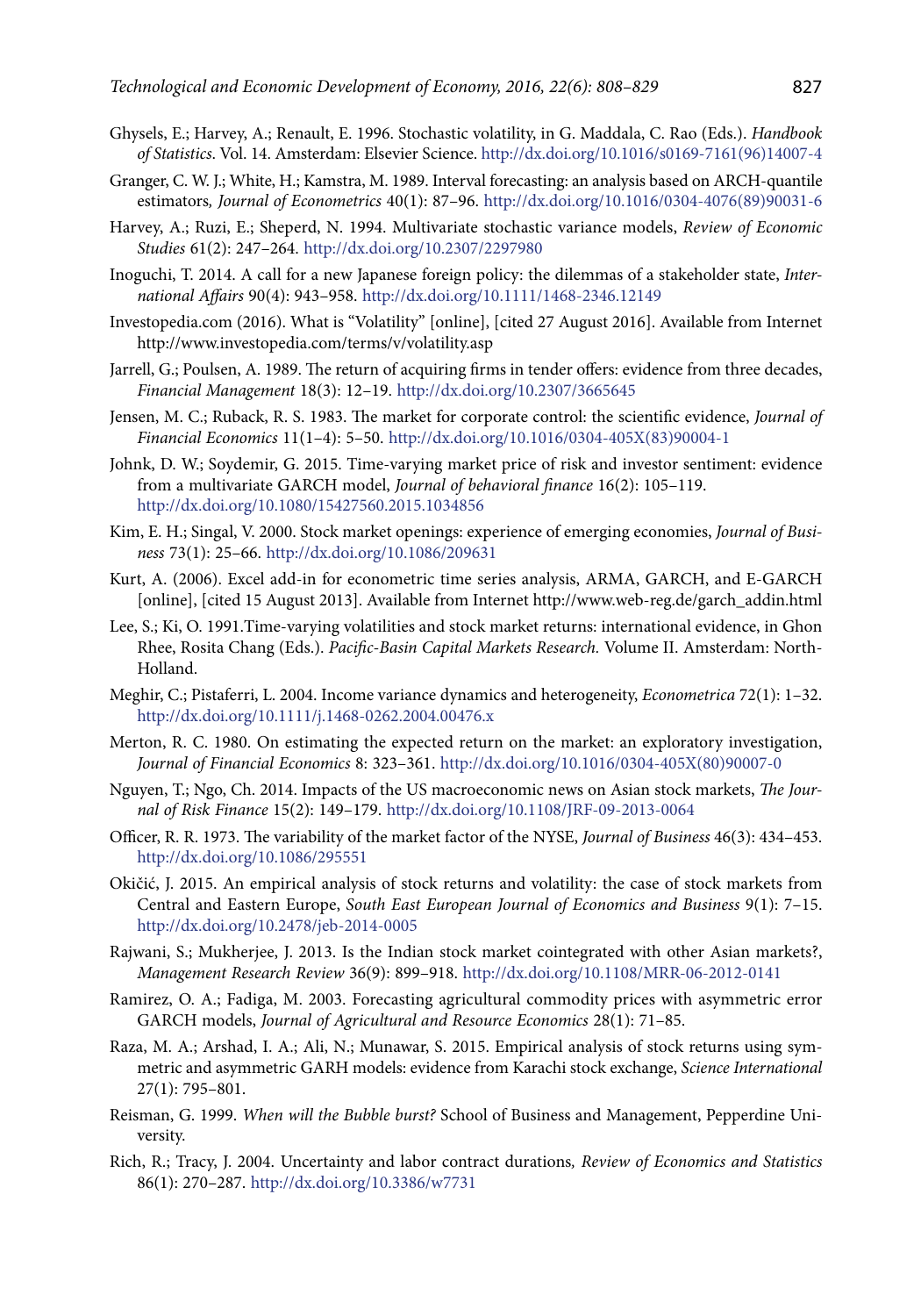- Saleem, K. 2007. Modeling volatility and asymmetries of KSE, *SSRN Electronic Journal 02/2007*. <http://dx.doi.org/10.2139/ssrn.964898>
- Salinger, M. 1992. Value event study, *Review of Economics and Statistics* 74(4): 671–677. <http://dx.doi.org/10.2307/2109381>
- Schwert, G. W. 1989. Stock market volatility, *Financial Analysts Journal* 46(3): 23–34. <http://dx.doi.org/10.2469/faj.v46.n3.23>
- Schwert, G. W. 1990. Stock volatility and crash of 87, *Review of Financial Studies* 3(1): 77–102. <http://dx.doi.org/10.1093/rfs/3.1.77>
- Schwert, G. W. 1998. *Stock market volatility: ten years after the crash*, Brookings Wharton Papers on Financial Services. Washington, DC: Brookings Institution. <http://dx.doi.org/10.3386/w6381>
- Seth, N.; Sharma, A. K. 2015. International stock market efficiency and integration: evidences from Asian and US markets, *Journal of Advances in Management Research* 12(2): 88–106. <http://dx.doi.org/10.1108/JAMR-07-2011-0010>
- Shephard, N. 1995. Statistical aspect of ARCH and stochastic volatility, in D. R. Cox, D. V. Hinkley, O. E. Barndorff-Nielson (Eds.). *Time Series Models in Econometrics, Finance and Other Fields*. London: Chapman & Hall: 1–67.
- Shiller, R. J. 1981. The use of volatility measures in assessing market efficiency, *Journal of Finance* 36(2): 291–304. <http://dx.doi.org/10.3386/w0565>
- Shiller, R. J.; Perron, P. 1985. Testing the random walk hypothesis: powerversus frequency of observation, *Economic Letters* 18(4): 381–386. <http://dx.doi.org/10.3386/t0045>
- Shin, J. 2005. Stock return and volatility in emerging stock markets, *International Journal of Business and Economics* 4: 31–43.
- Singhania, M.; Anchalia, J. 2013. Volatility in Asian stock markets and global financial crisis, *Journal of Advances in Management Research* 10(3): 333–351. <http://dx.doi.org/10.1108/JAMR-01-2013-0010>
- Snedecor, G. W.; Cochran, W. G. 1989. *Statistical methods*. 8th edition. Ames, Iowa: Iowa State University Press.
- Summers, L. H. 1986. Does the stock market rationally reflect fundamental values?, *Journal of Finance* 41(3): 591–601. <http://dx.doi.org/10.1111/j.1540-6261.1986.tb04519.x>
- Taylor, S. J.; Xu, X. 1997. The incremental volatility information in one million foreign exchange quotations, *Journal of Empirical Finance* 4(4): 317–340. [http://dx.doi.org/10.1016/S0927-5398\(97\)00010-8](http://dx.doi.org/10.1016/S0927-5398(97)00010-8)
- Theodossiou, P.; Lee, U. 1995. Relationship between volatility and expected return across international stock markets, *Journal of Business Finance and Accounting* 22(2): 289–300. <http://dx.doi.org/10.1111/j.1468-5957.1995.tb00685.x>
- Wagner, H. 2007. Volatility as a stock market indicator [online], [cited 27 August 2016]. Available from Internet [www.tradingonlinemarkets.com](http://www.tradingonlinemarkets.com)
- Xing, X. 2004. Why does market volatility differ across countries? Evidence from thirty seven international markets, *International Journal of Business* 9(1): 83–102.
- Yu, J. 2002. Forecasting volatility in New Zealand stock market, *Applied Financial Economics* 12(3): 192–202. <http://dx.doi.org/10.1080/09603100110090118>